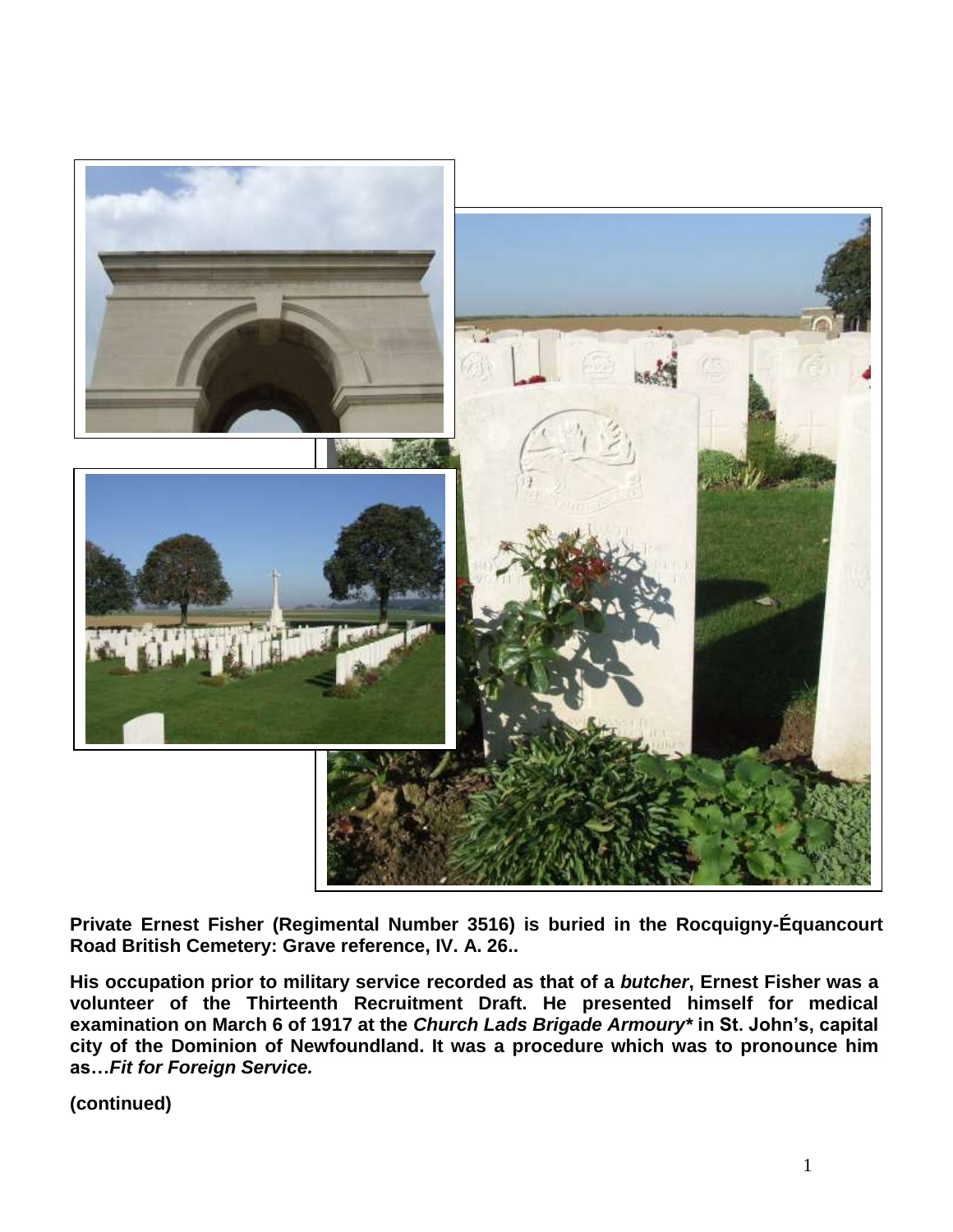*\*The building was to serve as the Regimental Headquarters in Newfoundland for the duration of the conflict.*

**It was to be on the day of that medical assessment, March 6, and at the same venue, that Ernest Fisher would enlist. He was thus engaged…***for the duration of the war\****…at the daily private soldier's rate of a single dollar to which was to be appended a ten-cent per diem Field Allowance.**

*\*At the outset of the War, perhaps because it was felt by the authorities that it would be a conflict of short duration, the recruits enlisted for only a single year. As the War progressed, however, this was obviously going to cause problems and the men were encouraged to re-enlist***.** *Later recruits – as of or about May of 1916 - signed on for the 'Duration' at the time of their original enlistment.*

**Only a few further hours were now to follow before there then came to pass, while still at the** *CLB Armoury* **on Harvey Road, the final formality of his enlistment: attestation. On the same sixth day of that month of March he pledged his allegiance to the reigning monarch, George V, whereupon, at that moment, Ernest Fisher became…***a soldier of the King.*

**Private Fisher, Number 3516, was not then scheduled to sail to the United Kingdom until a span of five weeks less three days had then elapsed. How he was to spend this prolonged interval after his attestation appears not to have been documented. It may have been that he was to return to spend time at the family home on Merrymeeting Road in the city, although this of course is only speculation and perhaps he would have chosen – or** *been* **chosen - to remain in barracks, although there was apparently little in the way of military training undertaken, and to be billeted in the city\*.**

*\*A number of the recruits, those whose home was not in St. John's or close to the capital city, or those who had no friends or family to offer them board and lodging, were to be quartered in the curling rink in the area of Fort William in St. John's, a building which was at the time to serve as barracks.*

**On April 7 of 1917, Private Fisher and a small draft boarded a train in St. John's for the cross-island journey to Port aux Basques. From there a ferry and another train transported Private Butler and his fellow travellers to Halifax. Apparently it had been hoped that the fifty personnel of this detachment – with Private Fisher as one of that number - would be joining the** *Windsor Draft* **(see \* further below) on April 16 or 17 or 18 when it was to board one of the three transports awaiting in Halifax Harbour to depart in convoy for the United Kingdom.** 

**This plan, however, was not to be for whatever the reason, and it would not be until the final days of the month of April that this small contingent finally sailed from Halifax. They may, in fact, have taken passage on His Majesty's Transport** *Olympic* **which sailed - but because of her speed, not in convoy - at that time from Halifax with a multitude of Canadian troops\*\* on board to the United Kingdom.**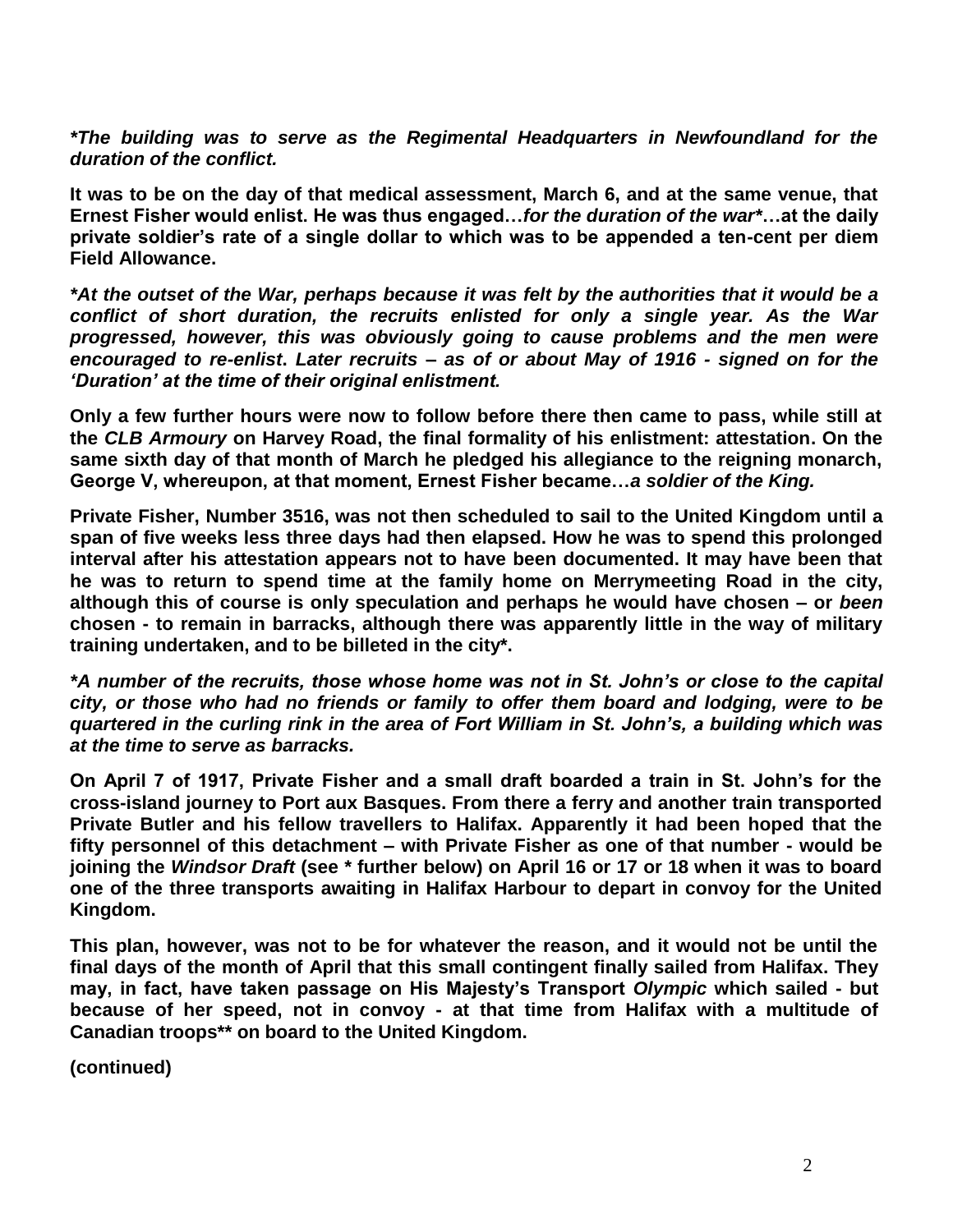**(Right:** *The image of 'Olympic' – also known as 'The Old Lady' – was one of the largest vessels afloat at the time and capable of transporting some six-thousand passengers. Sister-ship to 'Britannic', sunk by a mine in the eastern Mediterranean in November of 1916, and also to the ill-starred 'Titanic', the vessel was to survive the conflict, having served as a trooptransport during and afterwards, and then continued her commercial work for a further ten years***. – from the** *Old Ship Picture Galleries* **web-site)**



**\*\****This Newfoundland contingent – if in fact on board - had taken passage with eight understrength Canadian Infantry battalions, an infantry and an artillery draft, a company of cyclists of the 4th Canadian Division and a draft of the 1st Canadian Pioneer Battalion.*

*Olympic* **docked in the English port-city of Liverpool on May 7 before most of the troops disembarked on the morrow. While the Canadians were dispatched to camps in southern England, Private Fisher's draft entrained for the west coast of Scotland.** 

**\* \* \* \* \***

*\*In the meantime, a draft of approximately three hundred twenty…all ranks…had departed St. John's on January 31 of 1917 for overseas service on the Bowring Brothers' vessel Florizel. The vessel had been on its commercial schedule and bound for Halifax from where the detachment had been ordered to take ship to the United Kingdom on board Saxonia.* 

*However, preparations for this crossing had gone awry and thus, immediately upon arrival in Nova Scotia, the contingent was forwarded to accommodation – apparently cramped - in the town of Windsor where the Newfoundlanders were soon to be catching measles, influenza and then the mumps, two of them to become fatalities during what was by then an epidemic. The detachment was ordered to remain in Windsor and to be quarantined - a confinement which was to last more than two months - a number of the contingent hospitalized with measles or mumps during this period.* 

*It was not until after a lapse of some two-and-a-half months following its arrival in Nova Scotia that transport could be arranged for a trans-Atlantic crossing to the United Kingdom for this so-called 'Windsor' – minus those twenty-five or so personnel still unable to travel and who were to remain in Nova Scotia.* 

*On April 16 and 18, the personnel of the Windsor Draft embarked onto the three ships which were to carry the Newfoundlanders from Halifax to the further side of the Atlantic (see further above). The vessels were also transporting a myriad of Canadian soldiery to the English west-coast port of Liverpool, where all the vessels docked on April 29, just over a week before Private Major (perhaps) on 'Olympic' was to enter port.*

*Having arrived in England, while their Canadian comrades-in-arms departed for Canadian establishments in southern England, the Newfoundland contingent entrained for the west coast of Scotland and to the town of Ayr where the Regimental Depot had by this time been established for close on two years.*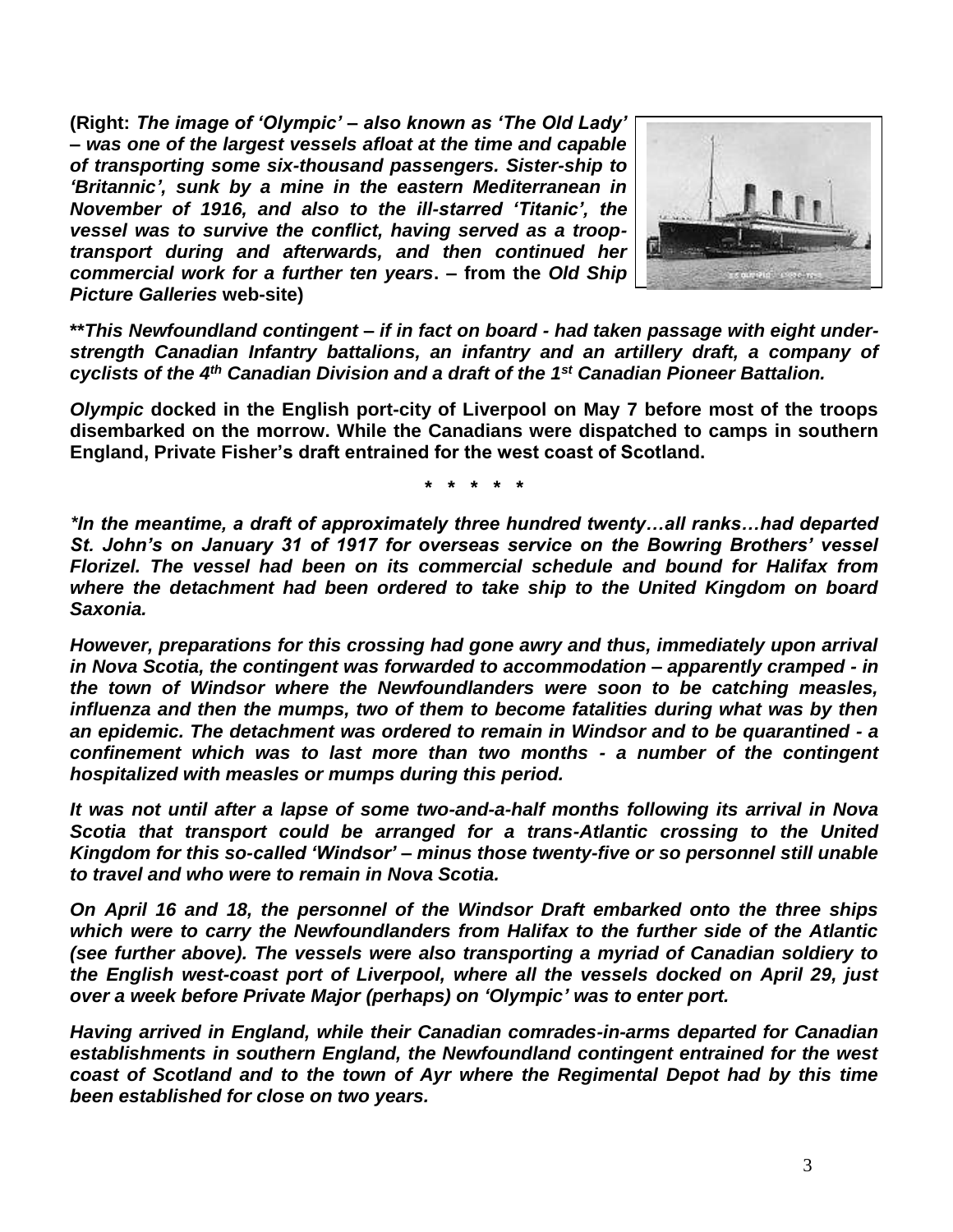**\* \* \* \* \***

**Some two years and nine months prior to that month of May of 1917 when Private Fisher was to find himself in Scotland, in the late summer and early autumn of 1914 the newlyformed Newfoundland Regiment's first recruits had undergone a period of training of five weeks on the shores of** *Quidi Vidi Lake* **in the east end of St. John's and elsewhere in the city, and were formed into 'A' and 'B' Companies.**

**During that same period the various authorities had also been preparing for the Regiment's transfer overseas.**

**(Right:** *The image of 'Florizel' at anchor in the harbour at St. John's in October of 1914 is by courtesy of Admiralty House Museum***.)**

**This first Newfoundland contingent was to embark on October 3, in some cases only days after a recruit's enlistment and/ or attestation. To become known to history as the** *First Five Hundred* **and also as the** *Blue Puttees***, on that day they had boarded the Bowring Brothers' vessel** *Florizel* **awaiting in St. John's Harbour.**

**The ship had sailed for the United Kingdom on the morrow, October 4, 1914, to its rendezvous with the convoy carrying the 1st Canadian Division overseas, off the south coast of the Island. Once having disembarked in the United Kingdom this first Newfoundland contingent was to train in three venues during the late autumn of 1914 and then the winter of 1914-1915: firstly in southern England on the** *Salisbury Plain***; then in Scotland at** *Fort George* **– on the** *Moray Firth* **close to Inverness; and lastly at** *Edinburgh Castle* **– where it was to provide the first garrison from outside the British Isles.** 

**(Right:** *Fort George, constructed in the latter half of the eighteenth century, still serves the British Army to this day***. – photograph from 2011)**

**Only days after 'A' and 'B' Companies had taken up their posting there, on February 16 of 1915, 'C' Company – the first re-enforcements for the original contingent - would arrive directly – through Liverpool of course - from Newfoundland. On the final day of the month of March it had been the turn of 'D' Company to arrive – they via Halifax as well as Liverpool – to report…***to duty***…at Edinburgh, and then 'E' Company five weeks less a day later again, on May 4\*.**

*\*These five Companies, while a contingent of the Newfoundland Regiment, was not yet a battalion and would not be so for a further five months – as will be seen below.*

**(Right:** *The venerable bastion of Edinburgh Castle dominates the Scottish capital from its hill in the centre of the city***. – photograph from 2011)**





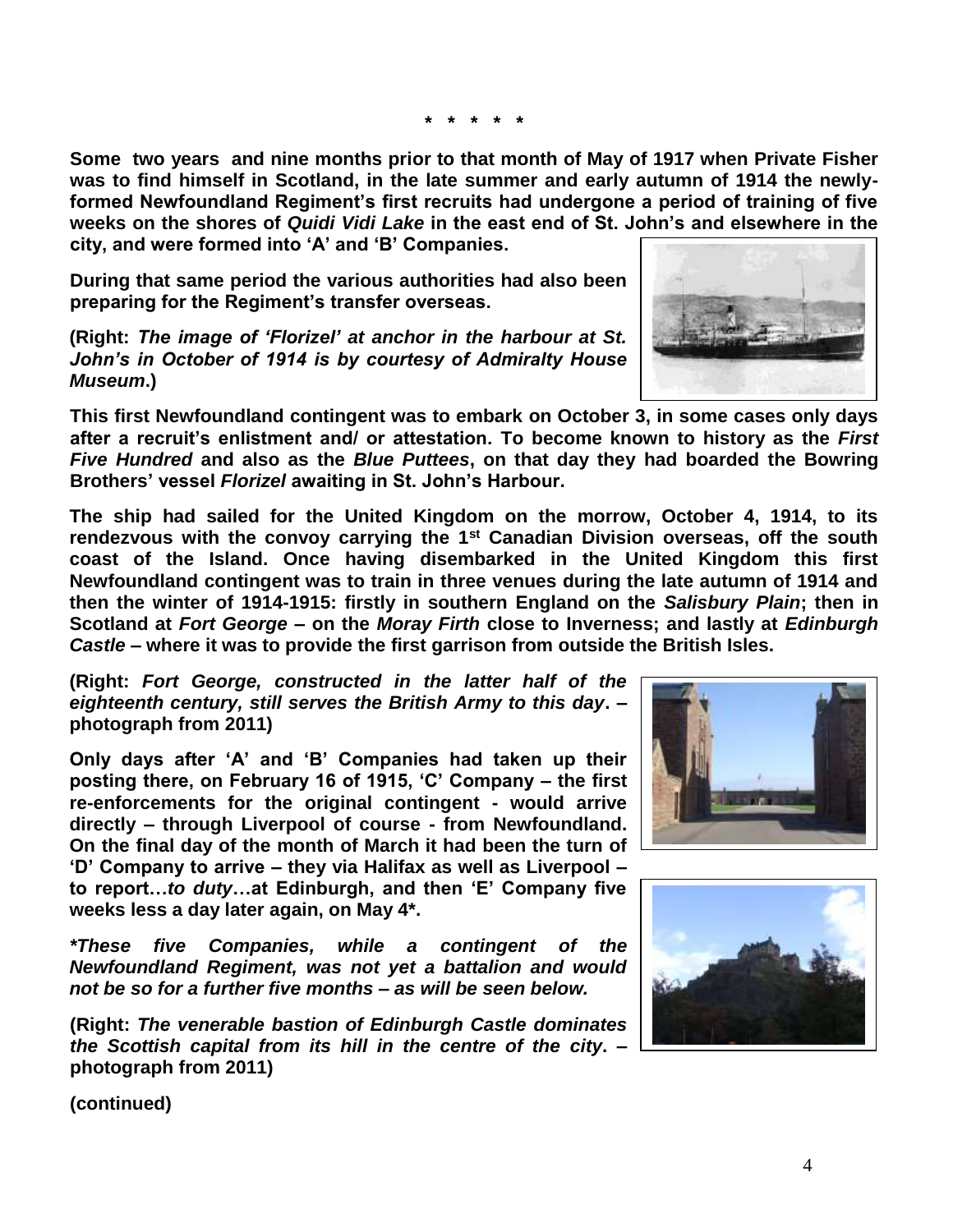5

**Seven days after the arrival of 'E' Company in the Scottish capital, on May 11 the entire Newfoundland contingent had been ordered elsewhere. On that day, seven weeks into spring – although in Scotland there was apparently still snow - the unit had been dispatched to** *Stobs Camp***, under canvas and south-eastwards of Edinburgh, close to the town of Hawick.**

**(Right:** *The Newfoundland Regiment marches past on the training ground at Stobs Camp and is presented with its Colours on June 10, 1915.* **– by courtesy of Reverend Wilson Tibbo and of Mrs. Lillian Tibbo)**

**Two months less a day later, on July 10, 'F' Company would march into** *Stobs Camp***.** 

**This had been an important moment: the Company's arrival was to bring the Newfoundland Regiment's numbers up to some fifteen hundred, establishment strength\* of a battalion which could be posted on…***active service***.**

**\****A number sufficient for four 'fighting' companies, two re-enforcement companies and a headquarters staff.*

**(Right above:** *The men of the Regiment await their new Lee-Enfield rifles***. – from Nicholson's** *Fighting Newfoundlander***, original photograph from the** *Provincial Archives***)**

**From** *Stobs Camp***, some three weeks after the arrival of 'F' Company, in early August 'A', 'B', 'C' and 'D', the four senior Companies, having now become the 1st Battalion of the Newfoundland Regiment, had been transferred to** *Aldershot Camp* **in southern England. There they were to undergo final preparations – and a royal inspection – before the Battalion's departure to the Middle East and to the fighting on the**  *Gallipoli Peninsula***.**

**The later arrivals to the United Kingdom, 'E' and 'F' Companies, were to be posted to the new Regimental Depot and there eventually form the core of the first re-enforcements sent to the 1st Battalion of the Newfoundland Regiment.**

**(Right above:** *George V, by the Grace of God, of the United Kingdom of Great Britain and Ireland and of the British Dominions beyond the Seas, King, Defender of the Faith, Emperor of India* **– the photograph is from** *Bain News Services* **via the** *Wikipedia* **web-site.)**

**(Right above:** *An aerial view of Ayr, likely from the period between the Wars: Newton-on Ayr, where were quartered the 'other ranks', is to the left of the River Ayr and the Royal* 







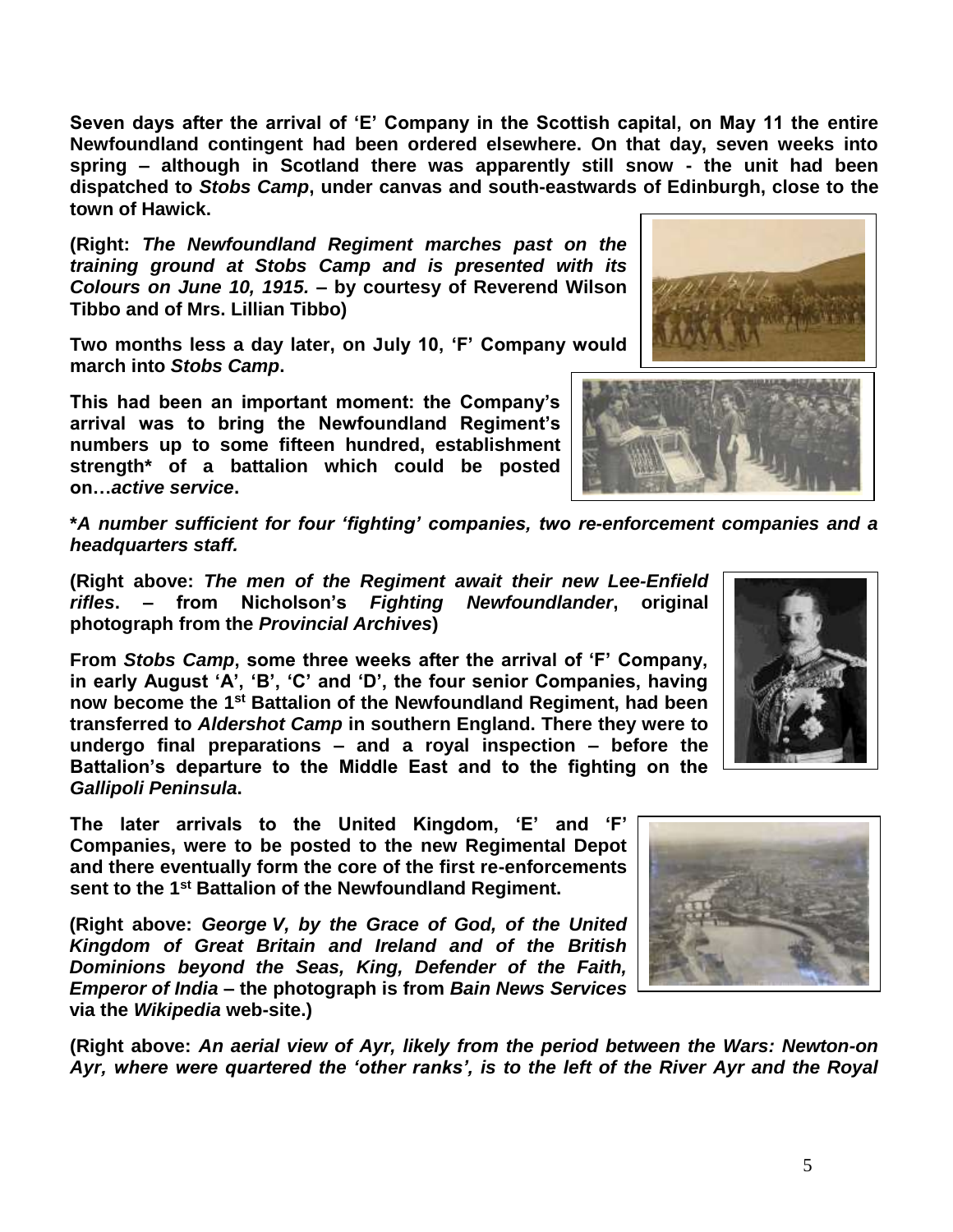*Borough, where were housed the officers, is to the right***. – by courtesy of the** *Carnegie Library* **at Ayr)**

*Ayr was a small town on the west coast of Scotland whose history precedes the year 1205 when it was established as a Royal Burgh (Borough) by the crown of Scotland, an appointment which emphasized the importance of the town as a harbour, market and, later, administrative centre.* 

*By the time of the Great War centuries later it was expanding and the River Ayr which had once marked the northern boundary of the place was now flowing through its centre; a new town to the north (Newton-on-Ayr), its population fastincreasing, perhaps encouraged by the coming of the railway, was soon to be housing the majority of the personnel of the Newfoundland Regimental Depot.* 



**(Right above:** *The High Street in Ayr as shown on a postcard of the time, the imposing Wallace Tower – it stands to this day (2017) - dominating the scene* **– by courtesy of Reverend Wilson Tibbo and Mrs Lillian Tibbo.**

**That November 15 of 1915 was to see not only the departure of the 1st Re-enforcement Draft from Ayr to the Middle East and to the fighting of the** *Gallipoli Campaign* **but also, only five days prior, the arrival from Newfoundland of 'G' Company which would be obliged to take up quarters at** *Gailes Camp***, some sixteen kilometres up the coast from Ayr itself – but just over sixty if one went by road.**

**A further seven weeks plus a day were now to pass before the first one-hundred personnel of 'H' Company, having sailed in mid-December as recorded in an earlier paragraph, were to present themselves at the Regimental Depot on January 4, some of them to be affected, even fatally, by an ongoing measles epidemic of the time.**

**After that there was then to be an interlude of three months plus several days before the second detachment of 'H' Company reported on April 9, 1916, to the Regimental Depot.**

**Note:** *Until as late as the spring of 1916 it had been the intention to form a 2nd Battalion of the Newfoundland Regiment to fight on the Continent. In fact it would seem that the lastmentioned contingent of one-hundred sixty-three recruits was to form the nucleus of that unit, while the personnel already at the Depot by this time would form a reserve battalion to serve as a re-enforcement pool for both the fighting units.*

*It could not have been long before a change of plan came about as very soon men of that designated contingent (the second half of 'H' Company) were being sent to strengthen the 1 st Newfoundland Battalion already on the Continent – maybe Beaumont-Hamel had something to do with it.*

**A further draft from Newfoundland arrived at Ayr towards mid-summer, this comprising a two-company detachment and some naval reservists, sailors who, having disembarked from** *Sicilian* **in Devonport, were to remain there in England.**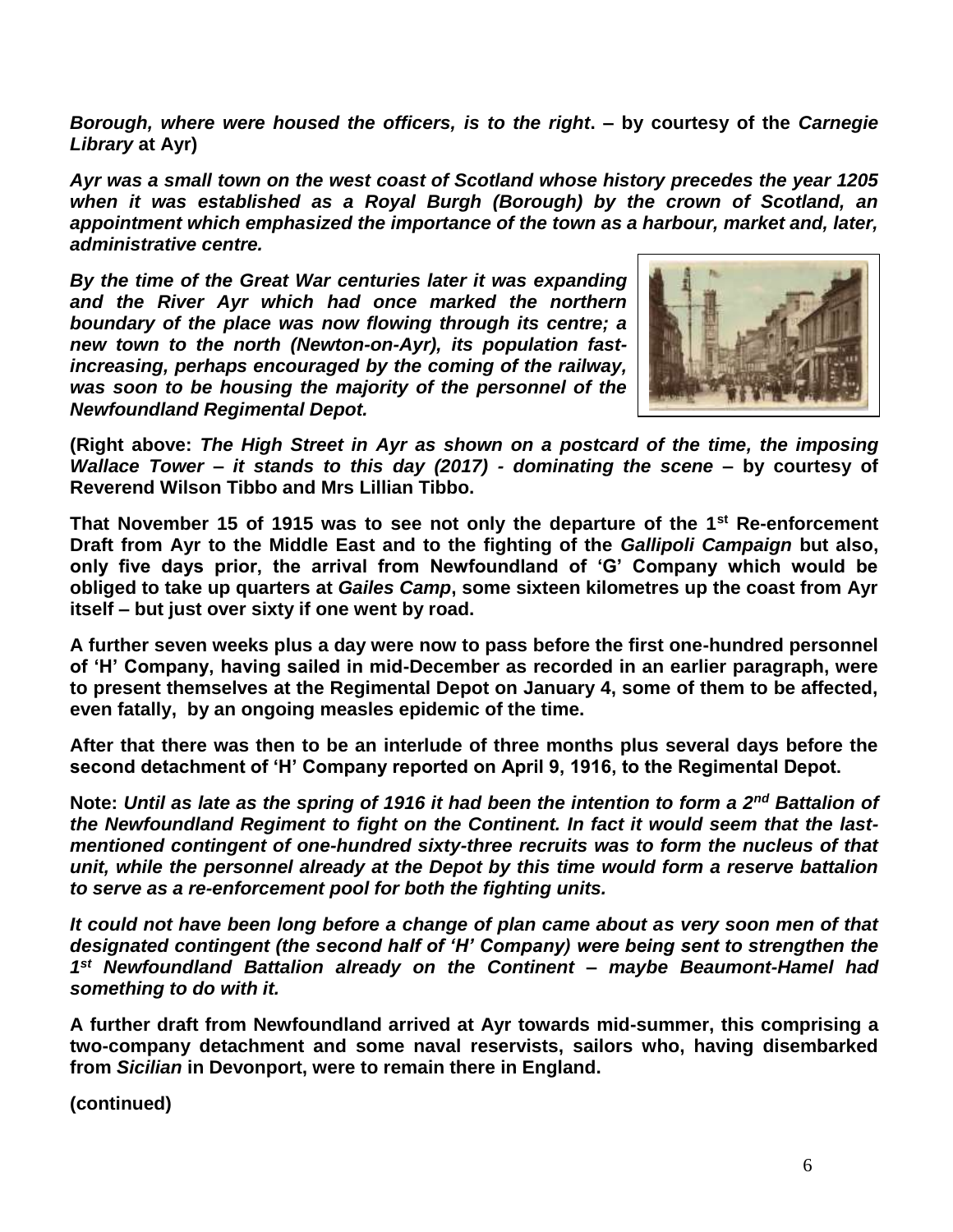**Some weeks later again** *Sicilian* **would sail from Newfoundland once more to arrive in England in the first week in September, 1916, with two-hundred forty-two recruits on board. By the 5th day of the month the new-comers, formerly 'C' Company of the 3rd Battalion stationed back in St. John's, had reported to the Regimental Depot.**

**There was now to be a particularly protracted interval before any large numbers reenforcements were to arrive from Newfoundland – a problem which was later to affect the capabilities of the parent 1st Battalion fighting on the Continent.** 

**The main cause of the difficulty, as seen further above, would be those troops which had been dispatched from St. John's and had reached Halifax on board** *Florizel* **at the end of January, 1917, only to be then held there for some three months before they were to arrive in Scotland where the regulation fourteen weeks of training then awaited them – although in the case of most of this draft, this period was to be much shorter as will be seen.**

**A week after the arrival of the** *Windsor Draft* **in Scotland, and as also seen above, Private Fisher and his detachment had done likewise, travelling north after their trans-Atlantic crossing on board** *Olympic.* **But by this time the number of potential recruits to be found in Newfoundland was by now diminishing.**

**\* \* \* \* \***

*There was to be only a single exception to the above sequence of departures of reenforcement contingents from Newfoundland and their arrival at the Regimental Depot in Scotland and that was the dispatch of the Eleventh Recruitment Draft. As seen above, because of the quarantine in Windsor, Nova Scotia, imposed upon those who had sailed from home on January 31 of 1917, the subsequent contingent, the above-mentioned Eleventh Draft which had left Newfoundland's shores in mid-March had thus leap-frogged the Windsor Draft to dock in Liverpool and report to Ayr three weeks and two days ahead of it.*

*By this time the 1st Battalion of the Newfoundland Regiment serving on the Continent, particularly after the fighting of April 14 at Monchy-le-Preux (see further below) was becoming critically short of personnel and the 2nd (Reserve) Battalion at Ayr was hardpressed to find replacements for these losses.*

**\* \* \* \* \***

**The Regimental Depot had been established during the summer of 1915 in the Royal Borough of Ayr on the west coast of Scotland, and was to eventually serve as the base for the 2nd (***Reserve***) Battalion. It was from there – as of November of 1915 and up until January of 1918 – that the new-comers arriving from home were, as seen further above, despatched in drafts, at first to** *Gallipoli* **and later to the** *Western Front***, to bolster the four fighting companies of the 1st Battalion.** 

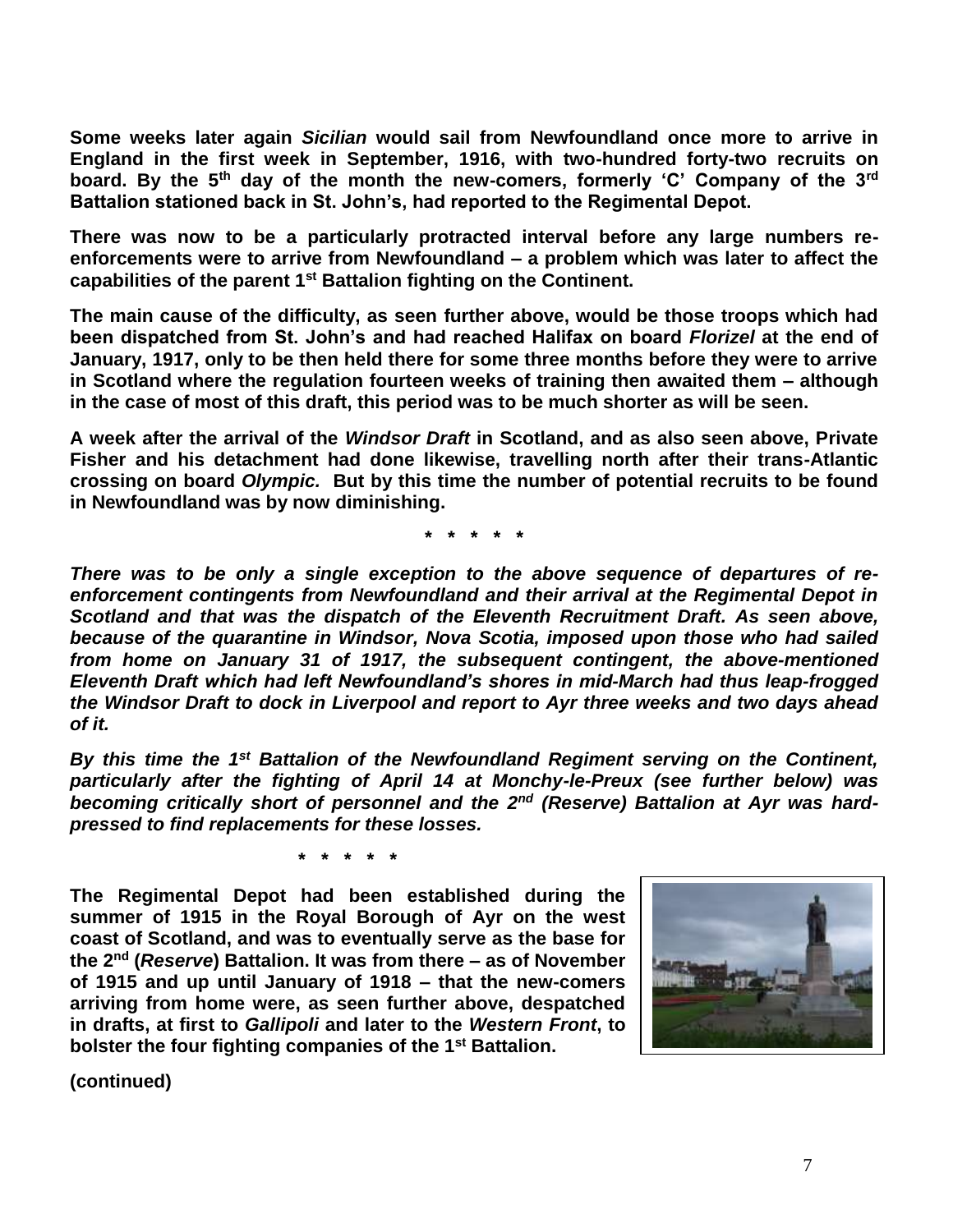**(Preceding page:** *Wellington Square seen here almost a century after it hosted the officers of the Newfoundland Regiment* **– photograph from 2012)**

**(Right:** *The new race-course at Newton-upon-Ayr - opened in 1907 – where the other ranks of the Regiment were sometimes billeted and where they were to replace some of the turf with a vegetable garden; part of the present grandstand is original* **– photograph from 2012)**



**At the outset there had been problems at Ayr to be able to accommodate the number of new arrivals – plus men from other British regiments which were still being billeted in the area…and a measles epidemic which was to claim the life of several Regiment personnel – but by the spring of 1916, things had been satisfactorily settled: the officers were in Wellington Square in the town-centre of Ayr itself, and the** *other ranks* **had been billeted at Newton Park School and otherwise in the grandstand or a tented camp at the newly-built racecourse in the suburb of Newton-upon-Ayr – on the far side of the river.** 

**On September 22, 1917, the 30th Re-enforcement Draft from Barry\* – Private Fisher among its fifty** *other ranks* **– was on its way to France through the English south-coast port-city of Southampton. On the next day the contingent disembarked in the Norman capital, Rouen, where time was spent at the large British Expeditionary Force Base Depot, for final organization and training\*\* before moving onward to its eventual rendezvous with the parent Newfoundland Battalion.**

**\****During the summer months of 1917, 2nd (Reserve) Battalion had been transferred from Ayr to not-so-distant Barry in the region of the city of Dundee. Initially intended to be a permanent move, the protest from several quarters was so great that the Newfoundlanders were back in Ayr by the third week of September.*

*\*\*Apparently, the standard length of time for this final training at the outset of the war had been ten days – although this was to become more and more flexible as the War progressed - in areas near Rouen, Étaples, LeHavre and Harfleur that became known notoriously to the troops as the Bull Rings.*

**Private Fisher joined the 1st Battalion** *in the field* **– not in France but in Belgium - three days after the engagement at the** *Broembeek* **(see below). Following their exertions, the Newfoundlanders had retired westward to** *Swindon Camp* **in the area of the Belgian town of Poperinghe, and it was there that the ninety-four** *other ranks* **of Private Fisher's detachment from Rouen reported…***to duty***…on October 12.**

**\* \* \* \* \***

**By the time of that October of 1917, the first contingent of the Newfoundland Regiment had already been serving** *overseas* **for some three years. The 2nd (***Reserve***) Battalion of the Newfoundland Regiment had been formed – in the spring of 1916 - and multiple drafts had been dispatched from Ayr and Barry to supplement the strength of the 1st Battalion of the Newfoundland Regiment (see immediately below).**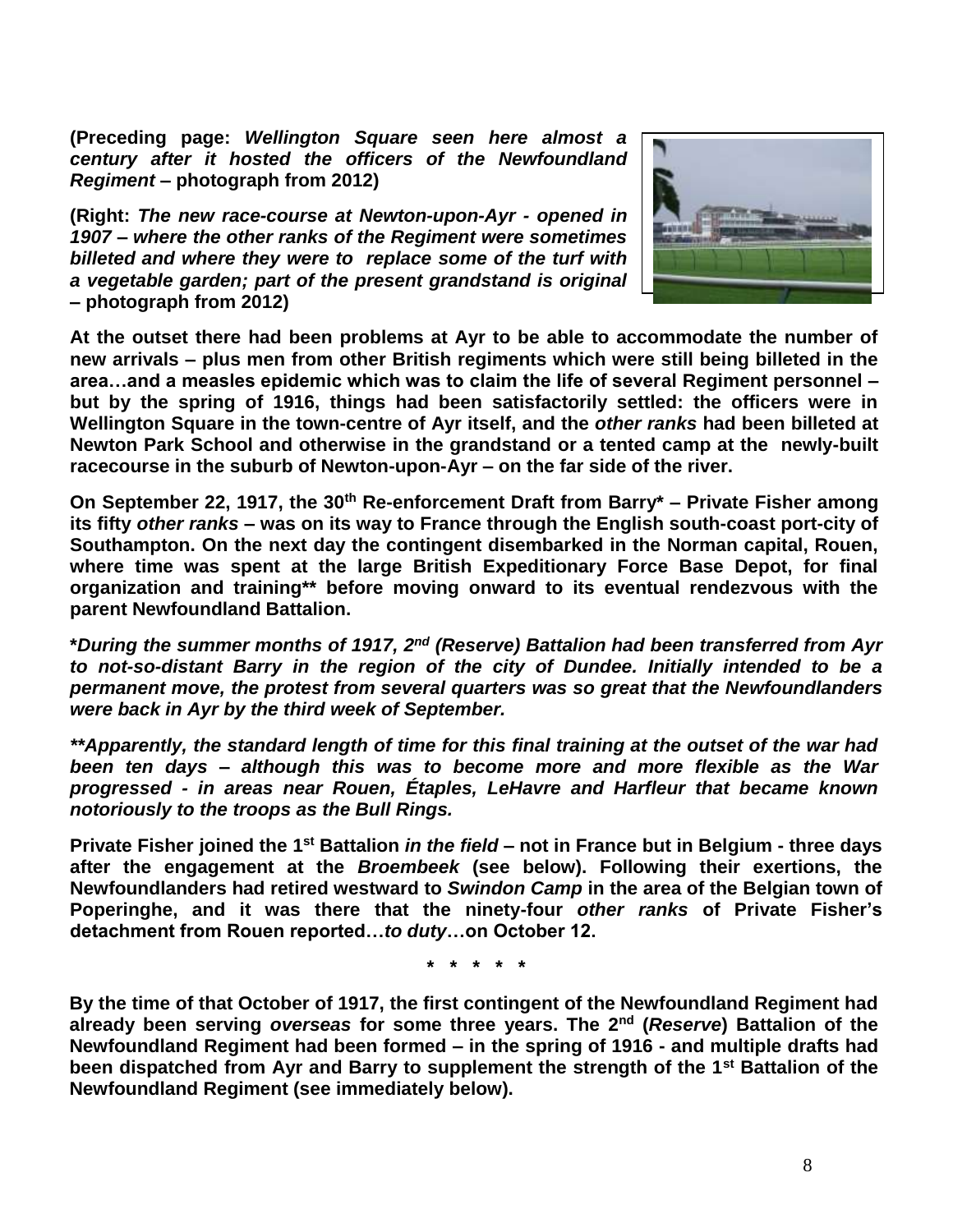**(Right:** *Some of the personnel of 'A', 'B', 'C' and 'D' Companies of the 1st Battalion of the Newfoundland Regiment at Aldershot in August of 1915, prior to its departure to active service on the Gallipoli Peninsula* **– from** *The Fighting Newfoundlander* **by Col. G.W.L. Nicholson, C.D.)**



**As for Ernest Fisher, by that October 12, he had been a soldier of the Newfoundland Regiment for two-hundred twenty days.**

**The four senior companies, 'A', 'B', 'C' and 'D', had become in the summer of 1915 the 1st Battalion of the Newfoundland Regiment and had thereupon been attached to the 88th Infantry Brigade of the 29th Division of the (British) Mediterranean Expeditionary Force. The force had soon been dispatched from** *Camp Aldershot* **to…***active service***.**

**On August 20 of 1915, the Newfoundland Battalion had embarked in the Royal Navy Harbour of Devonport onto the requisitioned passenger-liner** *Megantic* **for passage to the Middle East and to the fighting against the Turks.**

**(Right above:** *The image of Megantic, here in her peace-time colours of a 'White Star Line' vessel, is from the Old Ship Picture Galleries web-site***.)**

**(Right above:** *Newfoundland troops on board a troop-ship anchored at Mudros: either Megantic on August 29, Ausonia on September 18, or Prince Abbas on September 19 – Whichever the case, they were yet to land on Gallipoli***. – from Provincial Archives)**

**There, a month later – having spent some two weeks billeted in British barracks in the vicinity of the Egyptian capital, Cairo on September 20, the 1st Battalion was to land at** *Suvla Bay* **on the** *Gallipoli Peninsula***.**

**(Right above:** *'Kangaroo Beach', where the officers and men of the 1st Battalion of the Newfoundland Regiment landed on the night of September 19-20, 1915, is to be seen in the distance at the far end of Suvla Bay. The remains of a landingcraft are still clearly visible in the foreground on 'A' Beach***. – photograph taken in 2011)**

**(Right above:** *A century later, the area, little changed from those far-off days, of the Newfoundland positions at Suvla, and where the 1st Battalion was to serve during the fall of 1915* **– photograph from 2011)**







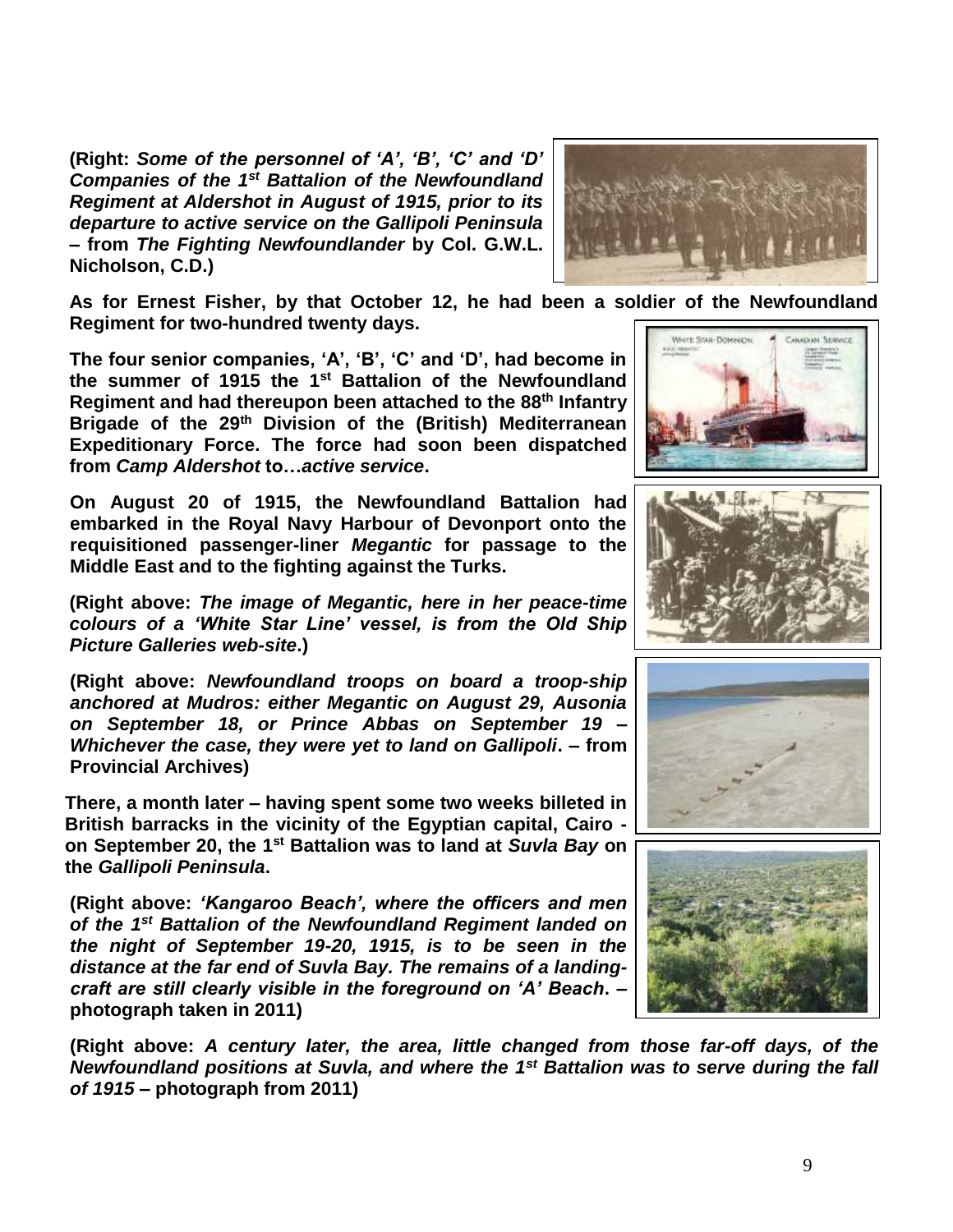**When the Newfoundlanders had landed from their transport ship at** *Suvla Bay* **they were to disembark into a campaign that was already on the threshold of collapse.**

**Not only in the area where the Newfoundland Battalion would now serve but, even ever since the very first days of the operation in April of 1915, the entire** *Gallipoli Campaign,* **including the operation at** *Suvla Bay,* **had been proving to be little more than a debacle:** 

**Flies, dust, disease, the frost-bite and the floods – and of course the casualties inflicted by an enemy who was to fight a great deal better than the British High Command\* had ever anticipated – were eventually to overwhelm the British-led forces and those of their allies, the French, and it would finally be decided to abandon not only** *Suvla Bay* **but the entire**  *Gallipoli* **venture.**

*Many of the commanders chosen were second-rate, had been brought out of retirement, and had little idea of how to fight – let alone of how to win. One of the generals at Suvla, apparently, had handed in his resignation during the Campaign and had just gone home.* 

**(Right:** *Anzac Bay in the fore-ground with the Salt Lake in the centre further away: The bottom of Suvla Bay is seen just on the left, adjacent to the Salt Lake, and further away again. The hills in the distance and those from which this photograph was taken were held by the Turks, forming a horse-shoe around the plain and the Salt Lake - which was where the British and Newfoundlanders were stationed***. – photograph from 2011)**

**(Right:** *No-Man's-Land at Suvla Bay as seen from the Newfoundland positions* **– from** *Provincial Archives***)**

**November 26 would see what perhaps was to be the nadir of the Newfoundland Battalion's fortunes at** *Gallipoli***; there was to be a freak rain, snow and ice-storm strike the** *Suvla Bay* **area and the subsequent floods had wreaked havoc amongst the forces of both sides. For several days, survival rather than the enemy was to be the priority.**

**There were to be many casualties on both sides, some of them, surprised by the sudden inundation of their positions, fatalities who had drowned in their trenches – although no Newfoundlanders were to be among that number. Numerous, however, had been those afflicted by trench-foot and by frost-bite.**

**By this time the situation there had daily been becoming more and more untenable, thus on the night of December 19-20, the British had abandoned the entire area of** *Suvla Bay* **– the Newfoundlanders, the only non-British unit to serve there, to form a part of the rear-guard.** 

**(Right above:** *An un-identified Newfoundland soldier in the trenches at Suvla Bay –* **from**  *Provincial Archives***)**





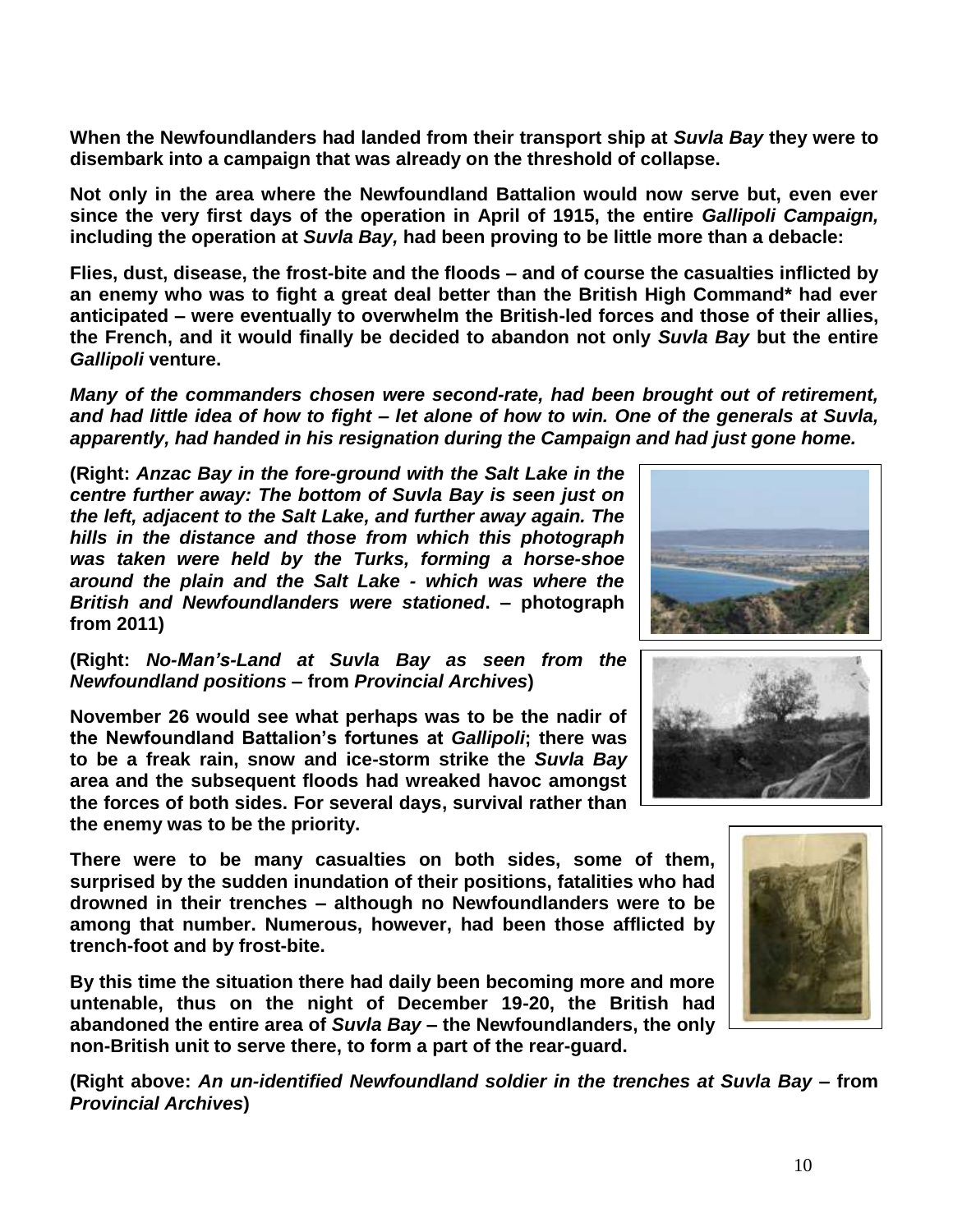**Some of the Battalion personnel had thereupon been evacuated to the nearby island of Imbros, some to Lemnos, further away, but in neither case was the respite to be of a long duration; the 1st Battalion would be transferred only two days later to the area of** *Cape Helles***, on the western tip of the** *Gallipoli Peninsula***.**

**(Right:** *Cape Helles as seen from the Turkish positions on the misnamed Achi Baba, positions which were never breached: The Newfoundland positions were to the right-hand side of the picture***. – photograph from 2011)**

**The British, Indian and** *Anzac* **forces – the Australian and New Zealand Army Corps was also to serve at** *Gallipoli* **– had by now simply been marking time until a complete withdrawal of the** *Peninsula* **could be undertaken.** 

**This final operation would take place on the night of January 8-9, the Newfoundland Battalion to furnish part of the British rear-guard on this second occasion also.**

**(Right:** *'W' Beach at Cape Helles under shell-fire only days before the final British evacuation* **– from** *Illustration***)**

*\*Lieutenant Owen Steele of St. John's, Newfoundland, is cited as having been the last soldier of the Mediterranean Expeditionary Force to step into the final small boat to sail from the Gallipoli Peninsula.*

**(Right:** *'W' Beach almost a century after its abandonment by British forces in that January of 1916 and by the Newfoundlanders who were to be the last soldiers off the beach***:** *Vestiges of the wharves in the black-and-white picture are still to be seen.* **– photograph from 2011)**

**Immediately after the British evacuation of the** *Gallipoli Peninsula***, the Newfoundland unit had been ordered to the Egyptian port-city of Alexandria and beyond.** 

**On January 14, the Australian Expeditionary Force Transport**  *Nestor* **had arrived there with the 1st Battalion on board. The vessel was to sail just after mid-day on the 16th, on its way southwards down the Suez Canal to Port Suez where she had docked early on the morrow and where the Newfoundlanders had landed and marched to their encampment.**

**There they were to await further orders since, at the time, the subsequent destination of the British 29th Division had yet to be decided\*.**

**(Right above:** *The image of the Blue Funnel Line vessel Nestor is from the Shipspotting.com web-site. The vessel was launched and fitted in 1912-1913 and was to serve much of her commercial life until 1950 plying the routes between Britain and Australia. During the Great War she served mainly in the transport of Australian troops and* 





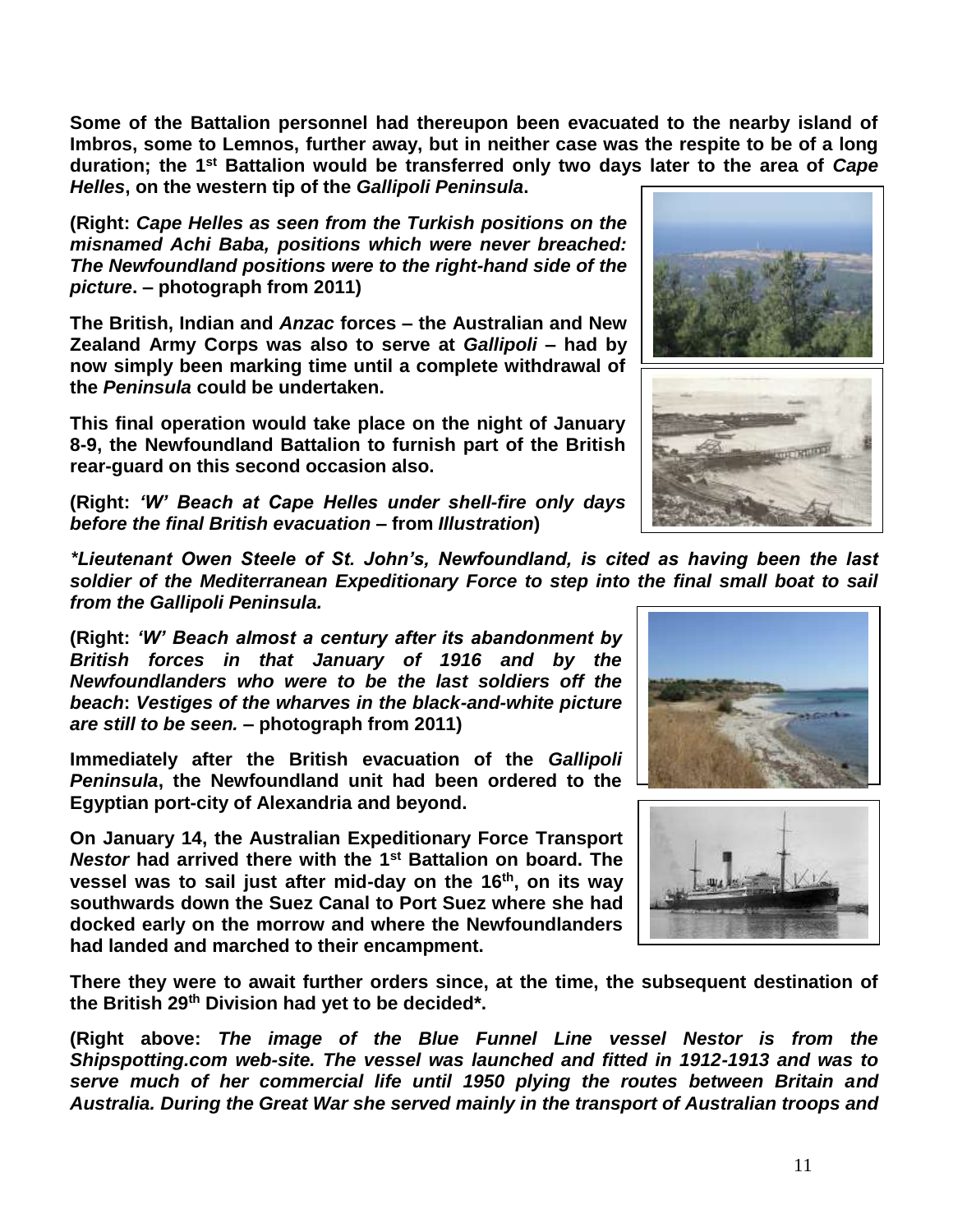*was requisitioned again in 1940 for government service in the Second World War. In 1950 she was broken up***.)**

**(Right:** *The British destroy their supplies during the final evacuation of the Gallipoli Peninsula. The men of the 1st Battalion of the Newfoundland Regiment were among the last to leave on two occasions, at both Suvla Bay and Cape Helles***. – photograph taken from the battleship** *Cornwallis* **and published in** *Illustration***)**

*\*Bulgaria had entered the conflict on the side of the Central Powers, and Salonika was already becoming a theatre of war.*

**After a two-month interim spent in the vicinity of Port Suez, the almost six-hundred officers and** *other ranks* **of the 1 st Battalion were to board His Majesty's Transport** *Alaunia* **at Port Tewfiq, on March 14 to begin the voyage back up through the** *Suez Canal* **en route to France.**

**(Right above:** *Port Tewfiq at the south end of the Suez Canal just prior to the Great War* **– from a vintage post-card)**

**The Newfoundlanders would disembark eight days afterwards in the Mediterranean port-city of Marseille, on March 22.**

**Some three days after the unit's disembarkation on March 22, the Newfoundland Battalion's train was to find its way to the small provincial town of Pont-Rémy, a thousand kilometres to the north of Marseille.**

**(Right above:** *British troops march through the port area of the French city of Marseille***. – from a vintage post-card)**

**It had been a cold, miserable journey, the blankets provided for the troops having inexcusably travelled in a separate wagon. Having de-trained at the local station at two o'clock in the morning, the Newfoundlanders were now still to endure the long, dark march ahead of them before they would reach their billets at Buigny l'Abbé.**

**It is doubtful if many of those tired soldiers were to pay much attention to the slow-moving stream flowing under the bridge which they had then traversed on their way from the station.**

**(Right:** *A languid River Somme as seen from the bridge at Pont-Rémy* **– photograph from 2010)**

**But some three months later** *the Somme* **was to have become a part of their history.**









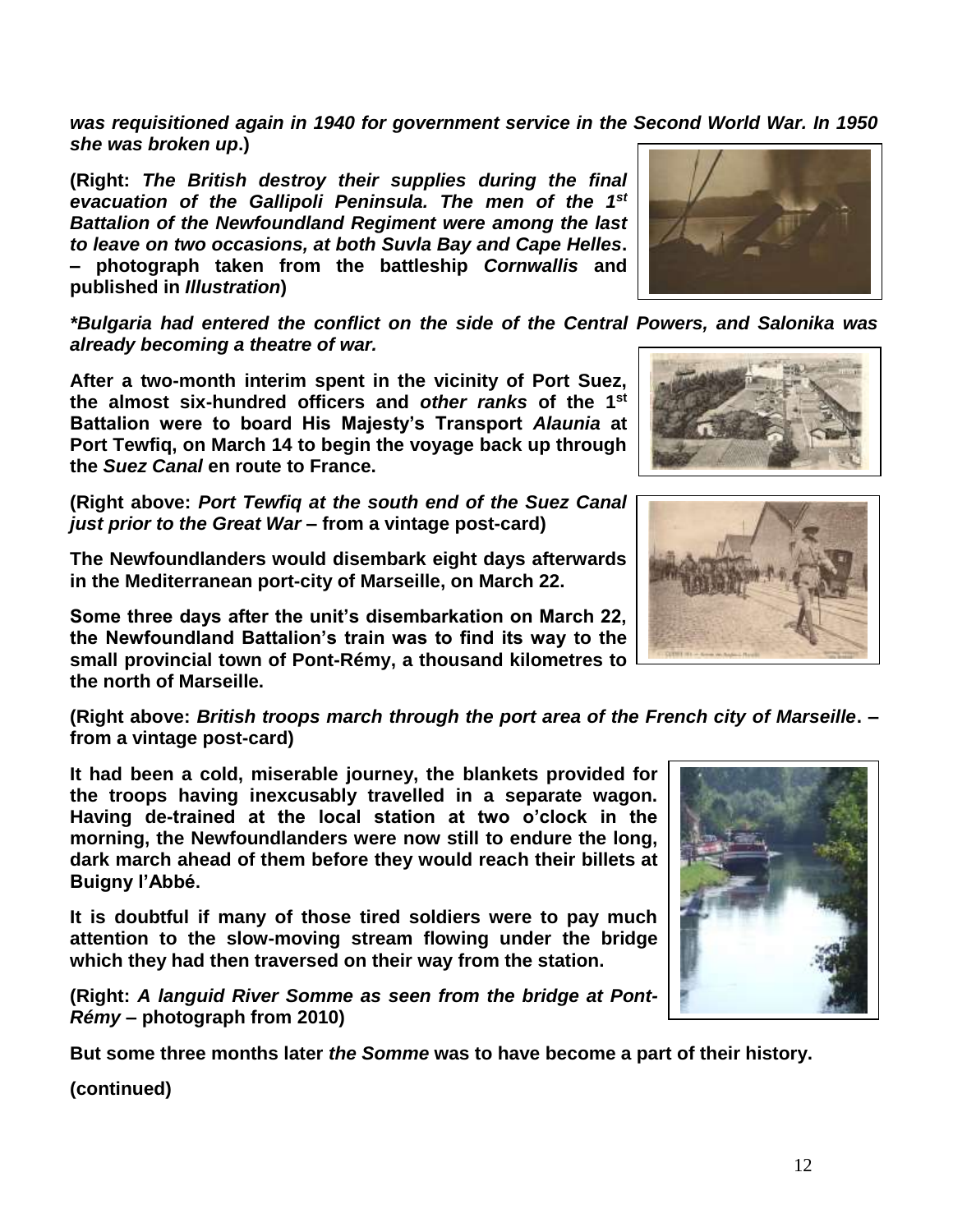**On April 13, the entire 1st Battalion had subsequently marched into the village of Englebelmer – perhaps some fifty kilometres in all from Pont-Rémy - where it would be billeted, would receive re-enforcements from Scotland via Rouen and, in two days' time, would be introduced into the communication trenches of the** *Western Front.*

**(Right:** *A part of the re-constructed trench system to be found in the Newfoundland Memorial Park at Beaumont-Hamel* **– photograph from 2009(?))**

**Just days following the Newfoundland Battalion's arrival on the** *Western Front***, two of the four Companies – 'A', and 'B' – were to take over several support positions from a British unit\* before the entire Newfoundland unit had then been ordered to move further up for the first time into forward positions on April 22.**

*\*The Newfoundland Battalion and two-hundred men of the Bermuda Rifles who were serving at the time in the 2nd Lincolnshire Regiment Battalion, were then the only units at the Somme from outside the British Isles - true also on the day of the attack on July 1.*

**(Right:** *Beaumont-Hamel: Looking from the British lines down the hill to Y Ravine Cemetery which today stands atop part of the German front-line defences, the Danger Tree to the right in the photograph* **– photograph from 2009)**

**Having then been withdrawn at the end of that April to the areas of Mailly-Maillet and Louvencourt where they would be based for the next two months, the Newfoundlanders had soon been preparing for the upcoming British campaign of that summer, to be fought on the ground named for the languid, meandering river, the** *Somme***, that flowed – and still does so today – through the region.**

**(Right above:** *Hawthorn Ridge Cemetery Number 2 in the Newfoundland Memorial Park* **– photograph from 2009(?))**

**If there is one name and date in Newfoundland history which is etched in the collective once-national memory, it is that of Beaumont-Hamel on July 1 of 1916; and if any numbers are remembered, they are those of the eight-hundred who went**  *over the top* **in the third wave of the attack on that morning, and of the sixty-eight unwounded present at muster some twenty-four hours later\*.**

**(Right above:** *A grim, grainy image purporting to be Newfoundland dead awaiting burial after Beaumont-Hamel –* **from…?)**







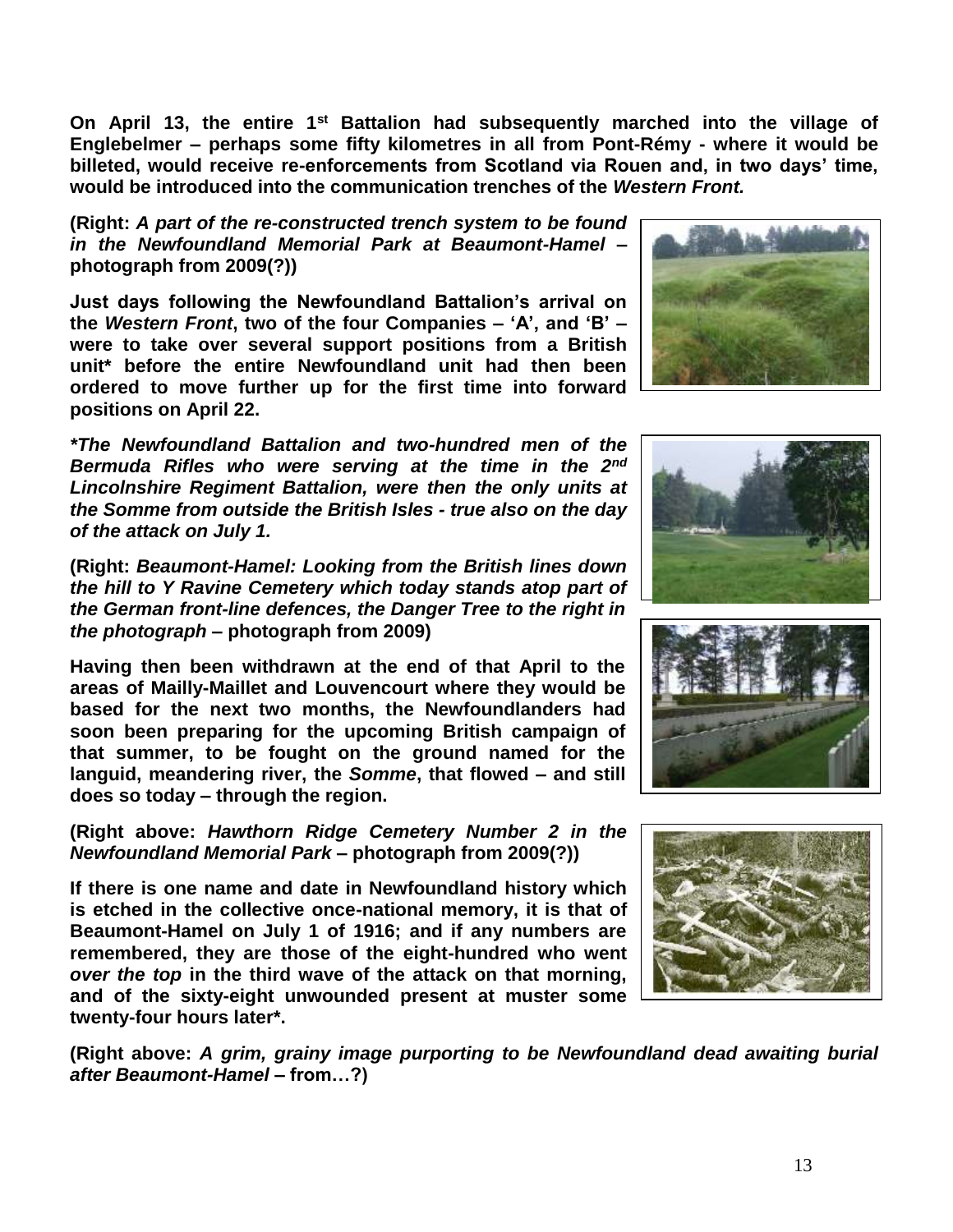*\*Perhaps ironically, the majority of the Battalion's casualties was to be incurred during the advance from the third line of British trenches to the first line from where the attack proper was to be made, and while struggling through British wire laid to protect the British positions from any German attack.*

**There are other numbers of course: the fiftyseven thousand British casualties incurred in four hours on that same morning of which nineteen-thousand were recorded as having been…***killed in action***…or…***died of wounds***.** 

**It was to be the greatest disaster** *ever* **in the annals of the British Army…and, perhaps just as depressing, the carnage of the…***First Battle of the Somme***…was to continue for four and a half months.**



**(Right above:** *Beaumont-Hamel is a commune, not a village***. – photographs from 2010 & 2015)**

*In fact, Beaumont-Hamel was a commune – it still exists today – at the time comprising two communities: Beaumont, a village on the German side of the lines, and Hamel which was behind those of the British. No-Man's-Land, on which the Newfoundland Memorial Park lies partially today, was on land that separated Beaumont from Hamel.*

**After the events of the morning of July 1, 1916, such had then been the dire condition of the attacking British forces that it had been feared that any German counter-assault might well annihilate the shattered survivors of the British Expeditionary Force on** *the Somme***.** 

**The few remnants of the Newfoundland Battalion – and of the other depleted British units – had thus remained in the trenches perhaps fearing the worst, and at night searching for the wounded and burying the dead. It was to be July 6 before the Newfoundlanders were to be relieved from the forward area and to be ordered withdrawn to Englebelmer.** 



**There were then a further two days before the unit had marched further again to the rear area and to billets in the village of Mailly-Maillet.**

**(Right above:** *The re-constructed village of Mailly-Maillet – the French Monument aux Morts in the foreground - is twinned with the community of Torbay, St. John's East***. – photograph from 2009)**

**There at Mailly-Maillet on July 11, a draft of one-hundred twenty-seven re-enforcements – a second source cites one-hundred thirty – had reported…***to duty***. They had been the first to arrive following the events at Beaumont-Hamel but even with this additional man-power, the Regimental War Diary records that on the 14th of July, 1916, the 1st Battalion was still to**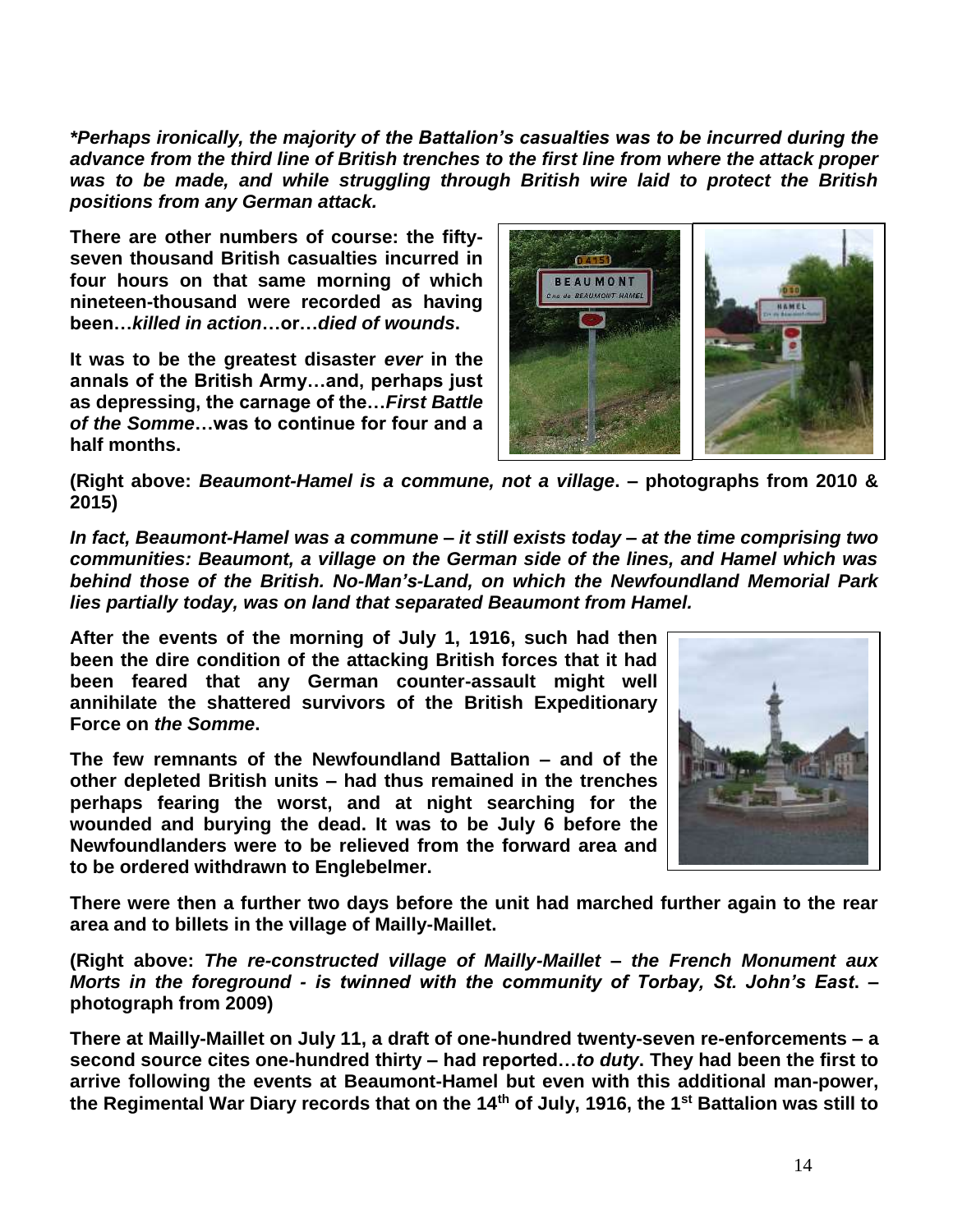**number only…***11 officers and 260 rifles***…after the holocaust of Beaumont-Hamel, just onequarter of establishment battalion strength.**

**Of course, the 1st Battalion of the Newfoundland Regiment had not been the only unit in the British Army to have incurred horrific losses on July 1, 1916, even though it had indeed been one of the most devastated. But even with its depleted numbers, the Battalion was needed and, after that first re-enforcement, it had almost immediately again been ordered to man the trenches of the front line: as of that July 14, undermanned as seen above, the Newfoundlanders began another tour in the trenches where…***we were shelled heavily by enemy's 5.9 howitzers and a good deal of damage was done to the trenches* **(excerpt from the 1st Battalion War Diary).**

**A second re-enforcement draft from Rouen had then arrived days later, on July 21, while the Newfoundland Battalion was at Acheux and then, only three days afterwards – at the very time day that the Prime Minister of Newfoundland had visited the unit – a third draft of sixty other ranks had arrived in Beauval and reported…***to duty***.** 

**(Right above:** *The entrance to 'A' Company's quarters – obviously renovated since that time – sunk in the ramparts of the city of Ypres, when the Newfoundland Battalion was posted there in 1916 –* **photograph from 2010)**

**(Right:** *The same re-constructed ramparts as shown above, viewed from just outside the city walls and the far side of the moat which still partially surrounds the place* **– image from 2010)**

**On July 27-28 of 1916, the Newfoundland Battalion - still under establishment battalion strength at only five-hundred fifty-four strong – maybe even fewer - even after still further reenforcement – would move north and enter the** *Kingdom of Belgium* **for the first time.** 

**(Right:** *Canadian trenches in Sanctuary Wood, not far removed from the Newfoundland Battalion's positions during August and September of 1916* **– photograph from 2010)**

**The unit had been ordered to the** *Ypres Salient***, one of the most dangerous pieces of real estate on the entire** *Western Front***, there to continue to re-enforce and to re-organize after the ordeal of Beaumont-Hamel.**

*The Salient* **– close to the front lines for almost the entire fiftytwo month conflict - was to be relatively quiet during the time of the Newfoundlanders' posting there; yet they nonetheless would incur casualties, a number – fifteen? - of them fatal.**







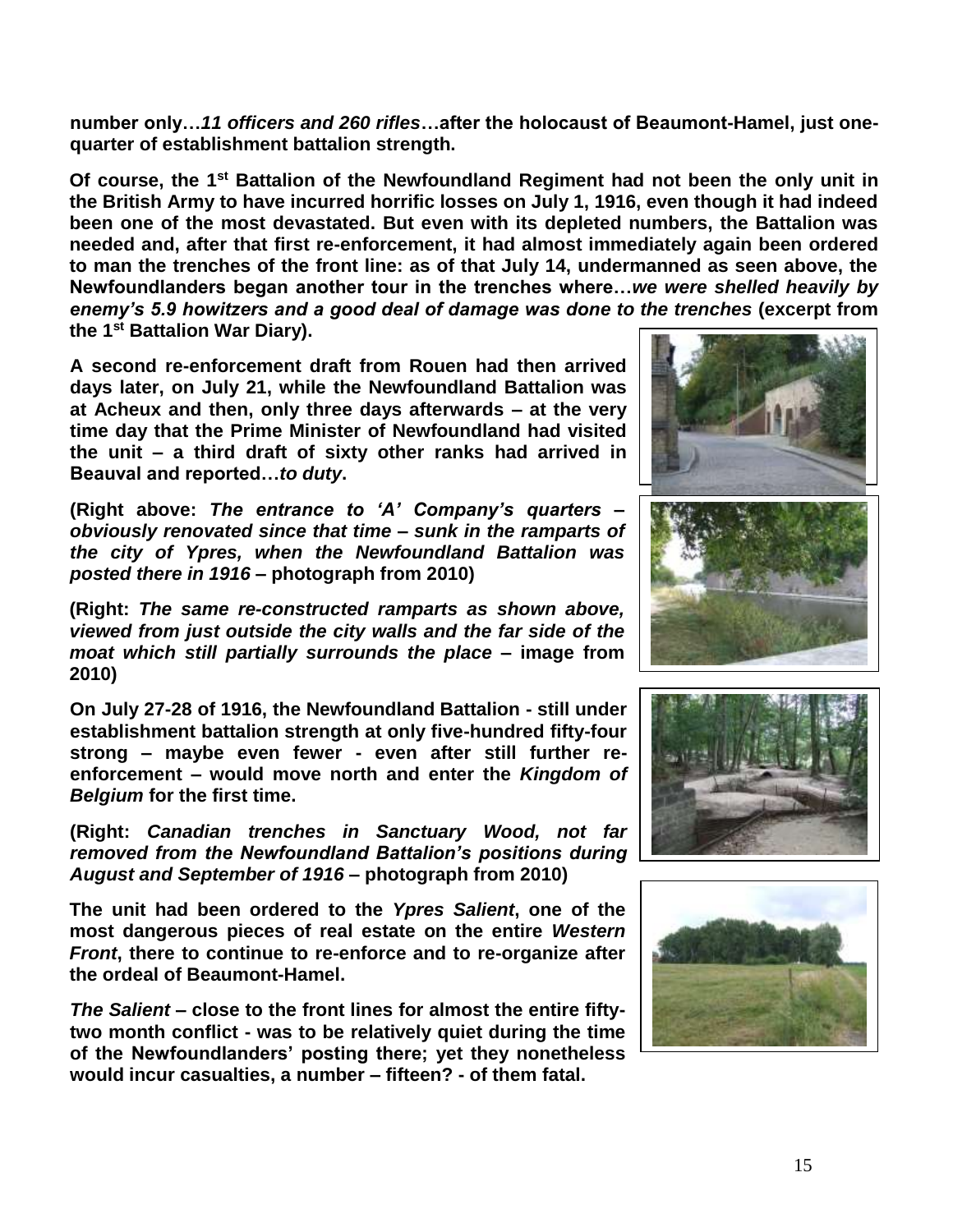**And it was to be there in** *the Salient* **in the sector of a place called** *Railway Wood***, that the Newfoundland Battalion would soon be serving after its transfer from France.**

**(Preceding page:** *Railway Wood, the Newfoundland positions at the time, almost a century later – a monument to the twelve Royal Engineers buried alive there may just be perceived on the periphery of the trees* **– photograph from 2014)**

**(Right:** *The already-battered city of Ypres seen here towards the end of the year 1915 – and some eight months before the Newfoundlanders were to be posted there for the first time* **– from a vintage post-card)**

**On October 8, 1916, after having served in Belgium for some ten weeks, the Newfoundland Battalion had been ordered to return southwards.** 

**The unit was thereupon to be transported by train back into France, back into the area of the…***First Battle of* **–** *the Somme***.**

**Just four days after unit's return to France from Belgium, on October 12 of 1916, the 1st Battalion of the Newfoundland Regiment had again been ordered to take to the offensive; it was at a place called Gueudecourt, the vestiges of a village some dozen or so kilometres south-east of Beaumont-Hamel.**

**(Right above:** *This is the ground over which the 1 st Battalion advanced and then mostly conceded at Gueudecourt on October 12. Some few managed to reach the area where today stand the copse of trees and the Gueudecourt Caribou, on the far right horizon***. – photograph from 2007)**

**The encounter was to prove to be another ill-conceived and costly affair – two hundred thirty-nine casualties all told - for little gain.**

**(Right:** *The Caribou at Gueudecourt stands at the furthest point of the Newfoundland Battalion's advance of October 12, 1916.* **– photograph from 2012)**

**The Newfoundland Battalion was not then to be directly involved in any further concerted infantry action in the immediate area of Gueudecourt although, on October 18, it had furnished two-hundred fifty men to act as stretcherbearers in an attack undertaken by troops of two British regiments, the Hampshires and the Worcestershires, of the 88th Infantry Brigade of which, of course, the Newfoundland unit was a battalion.**

**(Right above:** *Stretcher-bearers not only shared the dangers of the battle-field with their arms-bearing comrades, but they often spent a longer period of time exposed to those same perils***.** *This photograph was likely taken during First Somme.* **– from** *Illustration***)**







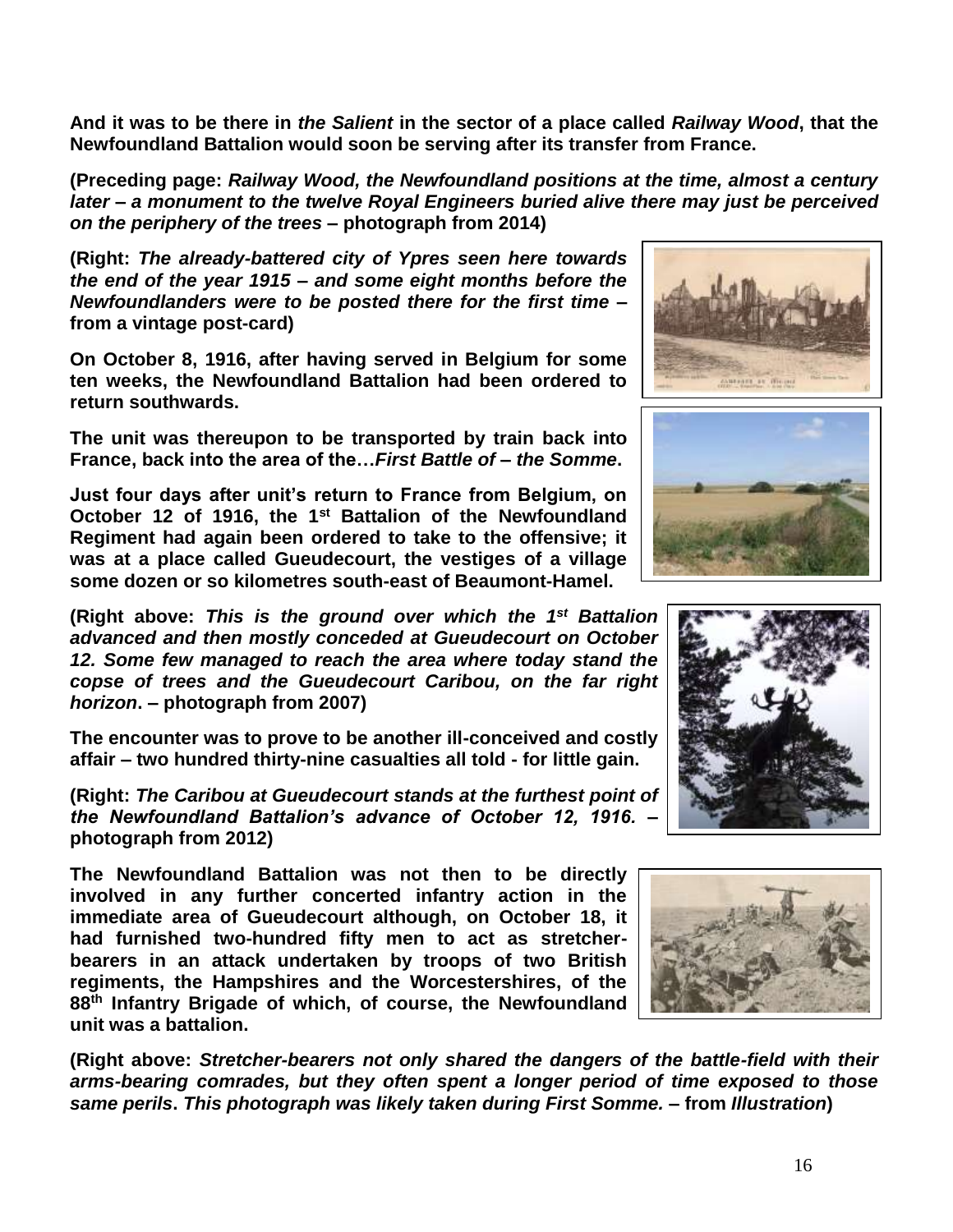**On October 30, the Newfoundland unit had eventually retired to rear positions from the Gueudecourt area. It had been serving continuously in front-line and support positions for three weeks less a day.**

**The Newfoundlanders were now to spend two weeks retired to the area of Ville-sous-Corbie, re-enforcing and reorganizing. It was not to be until November 15 that the Battalion had started to wend its way back to the front lines.** 

**(Right:** *A typical British Army Camp during rather inclement winter conditions somewhere on the Continent* **– from a vintage post-card)** 



**Back at** *the Front* **the Newfoundland unit had continued its watch in and out of the trenches of** *the Somme* **– not without casualties, almost all likely due to enemy artillery – during the late fall and early winter. It was to be a period interrupted only by another several weeks spent in** *Corps Reserve* **during the Christmas season, encamped well behind the lines and in close proximity to the city of Amiens.**

**The parent unit had therefore begun to retire in anticipation thereof once again from** *the Front* **on December 8, although a goodly number of its personnel, two-hundred-sixty** *other ranks* **- more than fifty per cent of its strength at the time - was to be seconded on December 11 for several days' work at Carnoy and at Fricourt.**

**The afore-mentioned Christmas festivities – apparently a turkey dinner washed down with…***real English ale***…- having been completed, it was not to be until a further sixteen days had passed that on January 11 the Newfoundland Battalion would be ordered out of**  *Corps Reserve* **and from its lodgings at** *Camps en Amienois* **to make its way on foot to the town of Airaines.**

**From the railway station there it had then entrained for the small town of Corbie where it thereupon took over billets which it already occupied for a short period only two months before. Days later again the unit had continued its progress, once again on foot, back up to the forward area and to…***active service***.**

**That recent six-week Christmas respite spent far to the rear by now a thing of the past, the Newfoundlanders were to** *officially* **return to…***active service***…on January 23, although they apparently had already returned to the trenches by that date and had incurred their first casualties – and fatalities – of 1917.**

**And it had been by then the beginning of the winter period. As had been and was to be the case of all the winter periods of the** *Great War* **– that of 1916-1917 would be a time of relative calm, although cold and uncomfortable – there was to be a shortage of fuel and many other things - for most of the combatants of both sides.** 

**It would also be a time of sickness, and the medical facilities were to be kept busy, particularly, so it seems - from at least Canadian medical documentation - with thousands of cases of dental work.**

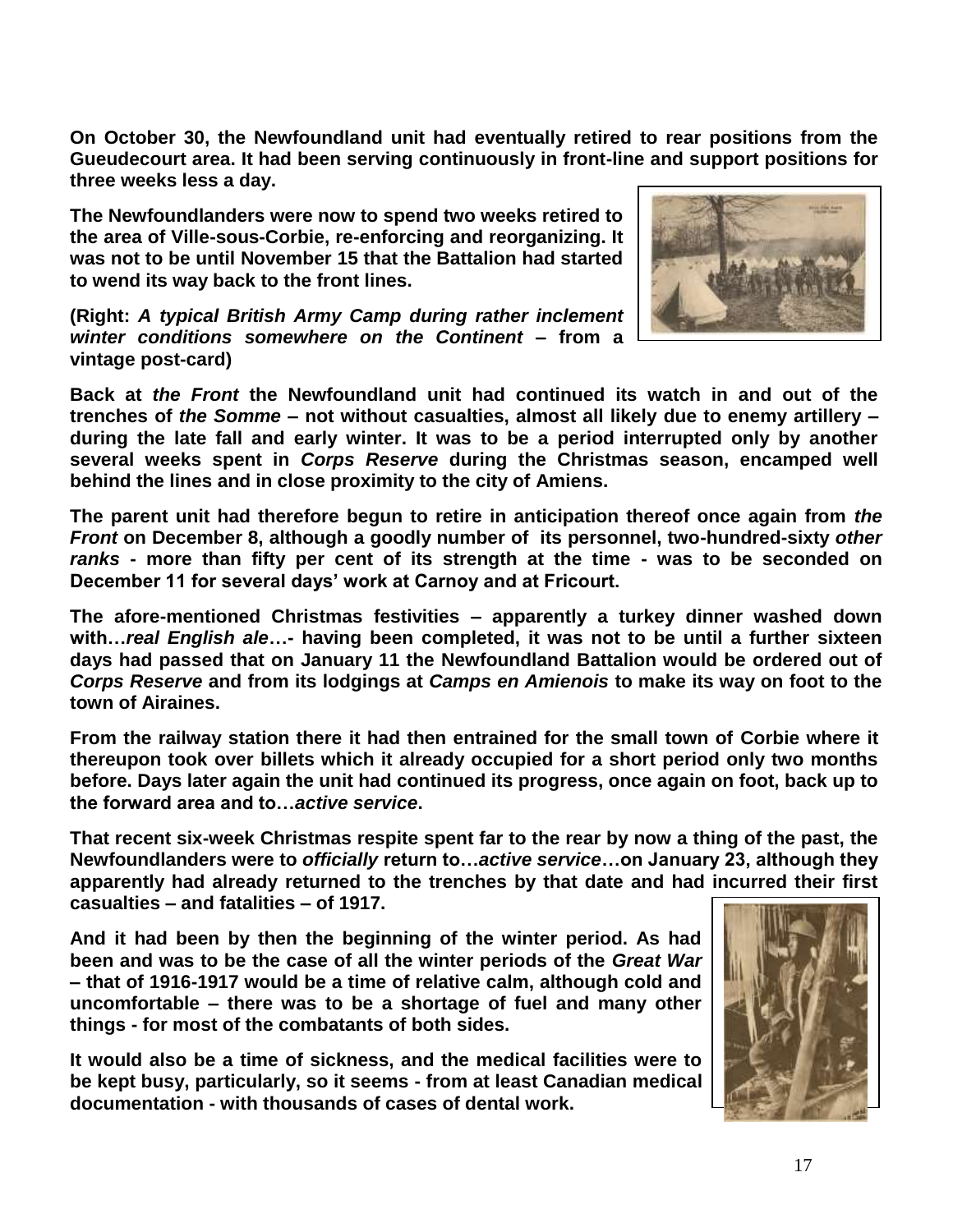**This period had also provided the opportunity to undergo training and familiarization with the new practices and the recent weaponry of war; in the case of the Newfoundland Battalion these exercises had been at least partially undertaken from February 4 to 18 in the vicinity of the communities of Carnoy and Coisy.**

**(Preceding page:** *A soldier of the Lancashire Fusiliers, his unit to be relieved by the Newfoundlanders on March 1, enjoys his cigarette in the cold of the trenches at Sailly-Saillisel during the winter of 1916-1917. –* **from** *Illustration***)**

**On February 18 the 1st Battalion would begin a five-day trek back from there to the forward area where it was to go back into the firing-line on February 23 to relieve a unit of the 1st Lancashire Fusiliers. It had been at a place called Sailly-Saillisel and the reception offered by the Germans would be both lively – and deadly: after only two days the Battalion had incurred four dead, nine wounded and three gassed without there having been any infantry action. The Newfoundlanders were withdrawn on February 25…to return three days later.**



**The Battalion had by then been carrying with it orders for a…***bombing raid***…on the enemy positions at Sailly-Saillisel…to be carried out on March 1.**

**(Right above:** *The fighting during the period of the Battalion's posting to Sailly-Saillisel took place on the far side of the village which was no more than a heap of rubble at the time.* **- photograph from 2009(?))**

**The aforesaid planned raid of the German positions at Sailly-Saillisel was to go ahead a little later than scheduled as it appears that the enemy had also made plans. The reciprocal infantry action(s) had thus continued for the better part of two days, March 2 and 3.** 

**In fact, that sharp engagement at Sailly-Saillisel was to be the sole infantry activity** *directly* **involving the Newfoundland unit during the entire period from Gueudecourt in mid-October, 1916, until Monchy-le-Preux in mid-April of 1917. The action would also serve to bring this episode in the Newfoundlanders' War – in the area of** *the Somme* **- to a close.**

**After the confrontation at Sailly-Saillisel, the Newfoundland Battalion had been ordered retired to the rear by train, to an encampment at Meaulté. There, and later at** *Camps-en-Amienois* **– even further behind the lines and where the unit had spent the preceding Christmas period – the 1st Battalion would spend almost the entire remainder of the month.**

**(Right:** *The Prime Minister of Newfoundland visiting the 1 st Battalion of the Newfoundland Regiment, encamped at Meaulté* **– from** *The War Illustrated***)**



**After Sailly-Saillisel the month of March would be a quiet time for the Newfoundlanders; having departed from the trenches, they were now to spend their time near those**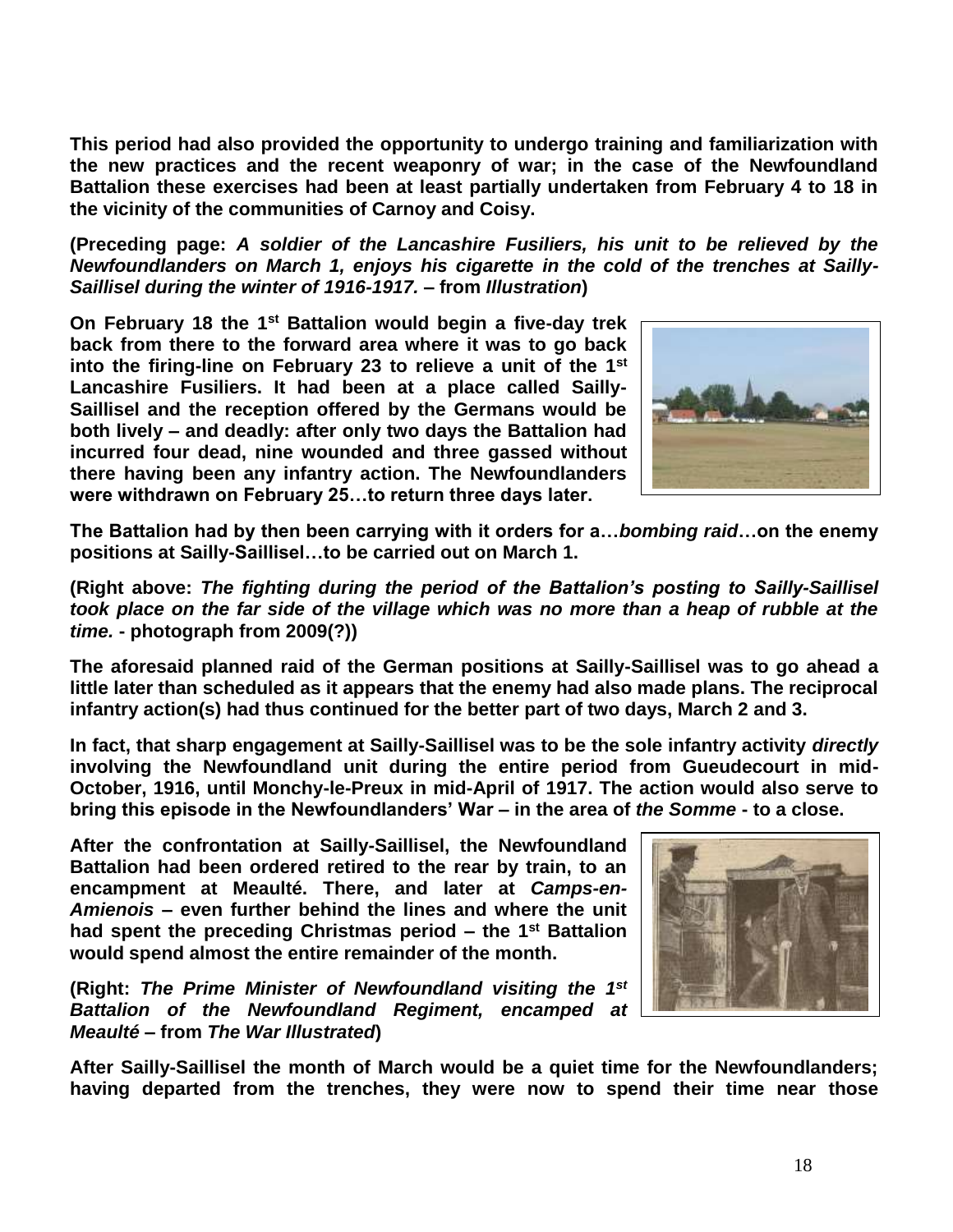**communities of Meaulté and Camps-en-Amienois re-enforcing, re-organizing, and in training for upcoming events.**

**They had even had the pleasure of a visit from the Regimental Band come from Ayr, and also one from the Prime Minister of Newfoundland, Sir Edward Morris, the latter on March 17, St. Patrick's Day.**

**(Right:** *The remnants of the Grande Place in Arras at the time of the Great War, in early 1916* **– from** *Illustration***)**

**On March 29, the Newfoundlanders had commenced making their way – on foot – from Camps-en-Amienois to the northeast, towards the venerable medieval city of Arras and eventually beyond, the march to finish amid the rubble of the village of Monchy-le-Preux.** 

**(Right:** *The Canadian National Memorial which has stood atop Vimy Ridge since 1936* **– photograph from 2010)**

**On April 9 the British Army had launched an offensive in the area to the north of** *the Somme* **battlefields; this was to be the so-called** *Battle of Arras***, intended to support a major French effort elsewhere. In terms of the daily count of casualties – just over four thousand - this attack was to be the most expensive operation of the** *Great War* **for the British, its only positive episode to be the Canadian assault of** *Vimy Ridge* **on the opening day of the battle, Easter Monday, 1917.** 

**And while the British campaign would prove an overall disappointment, the French** *Bataille du Chemin des Dames* **was to be yet a further disaster.**

**(Right:** *The village of Monchy-le-Preux as seen in 1917, from the western, British, side of the community: The Newfoundlanders advanced, out of the ruins of the place, to the east, away from the camera***. – photograph from 2013)**

**The 1st Battalion was to play its part during the** *Battle of Arras***, a role that would begin at the place called Monchy-le-Preux on April 14 and which would finish ten days later, on April 23, perhaps a kilometre distant, at** *Les Fosses Farm***. After Beaumont-Hamel, the ineptly-planned action at Monchy-le-Preux had proved to be the most costly day of the Newfoundlanders' war: four-hundred eighty-seven casualties all told on April 14 alone\*.**

**(Right above:** *The Caribou at Monchy-le-Preux stands atop the vestiges of a German strongpoint in the centre of the re-constructed community***. – photograph from 2009(?)**





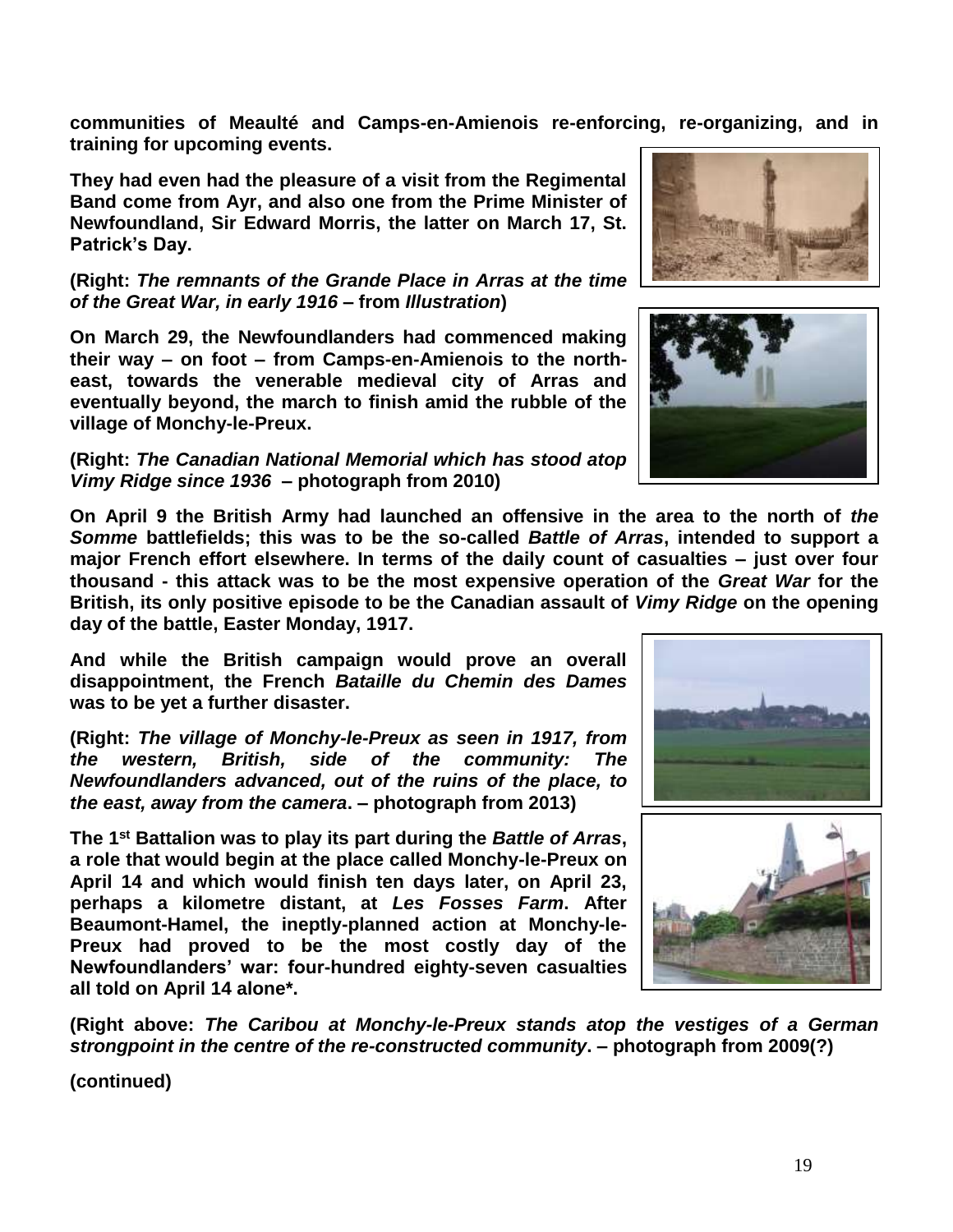20

**After the debacle of April 14 the remnants of the Newfoundland Battalion had remained in the area of Monchy-le-Preux for but a few days. Its casualty count had been high enough to warrant that it and the Essex Regiment, which had also incurred heavy losses, be amalgamated into a composite battalion until such time as incoming re-enforcements would allow the two units' strengths to once more resemble those of bona fide battalions.**

**When the thirty-nine** *other ranks* **of a re-enforcement contingent from Rouen had reported to the 1st Battalion on April 18, they were to be just in time to march the dozen kilometres or so from Arras up to the line to take over trenches from the Dublin Fusiliers.** 

**There had been by that time only two-hundred twenty** *other ranks* **in number plus twelve officers serving with some twohundred personnel of the Essex Regiment in the aforementioned composite force. Those of the 1st Newfoundland Battalion would spend the 19th salvaging equipment and burying the dead.** 

They had then remained *in situ* until the 23<sup>rd</sup>.

**(Right above:** *Windmill Cemetery stands about mid-way between Monchy-le-Preux – about three hundred metres behind the photographer – and Les Fosses Farm – three hundred metres to the right along the main road to Arras.***– photograph from 2007)**

**The final action in which the Newfoundland Battalion was to be involved during the fiveweek long** *Battle of Arras* **would be the engagement of April 23 at** *Les Fosses Farm***. This had in fact been an element of a larger offensive undertaken at the time by units of the British 5th, 3rd and 1st Armies.** 

**It apparently had not been a particularly successful venture, at least not in the sector of the 1st Battalion, several of the adjacent units reporting having been driven back by German counter-attacks, actions accompanied by heavy losses.**

**And the Newfoundlanders had also sustained further casualties: ten…***killed in action***, three …***missing in action***, and forty-eight…***wounded***.**

**Late on that evening of April 23, the 1st Battalion had been ordered to retire the dozen or so kilometres to the relative calm of Arras.** 

**(Right above:** *The City Hall of Arras and its clock-tower in 1919 after some four years of bombardment by German artillery* **– from a vintage post-card)** 

**(Right:** *Newfoundland troops just after the time of Monchy-le-Preux* **– from** *The War Illustrated***)**





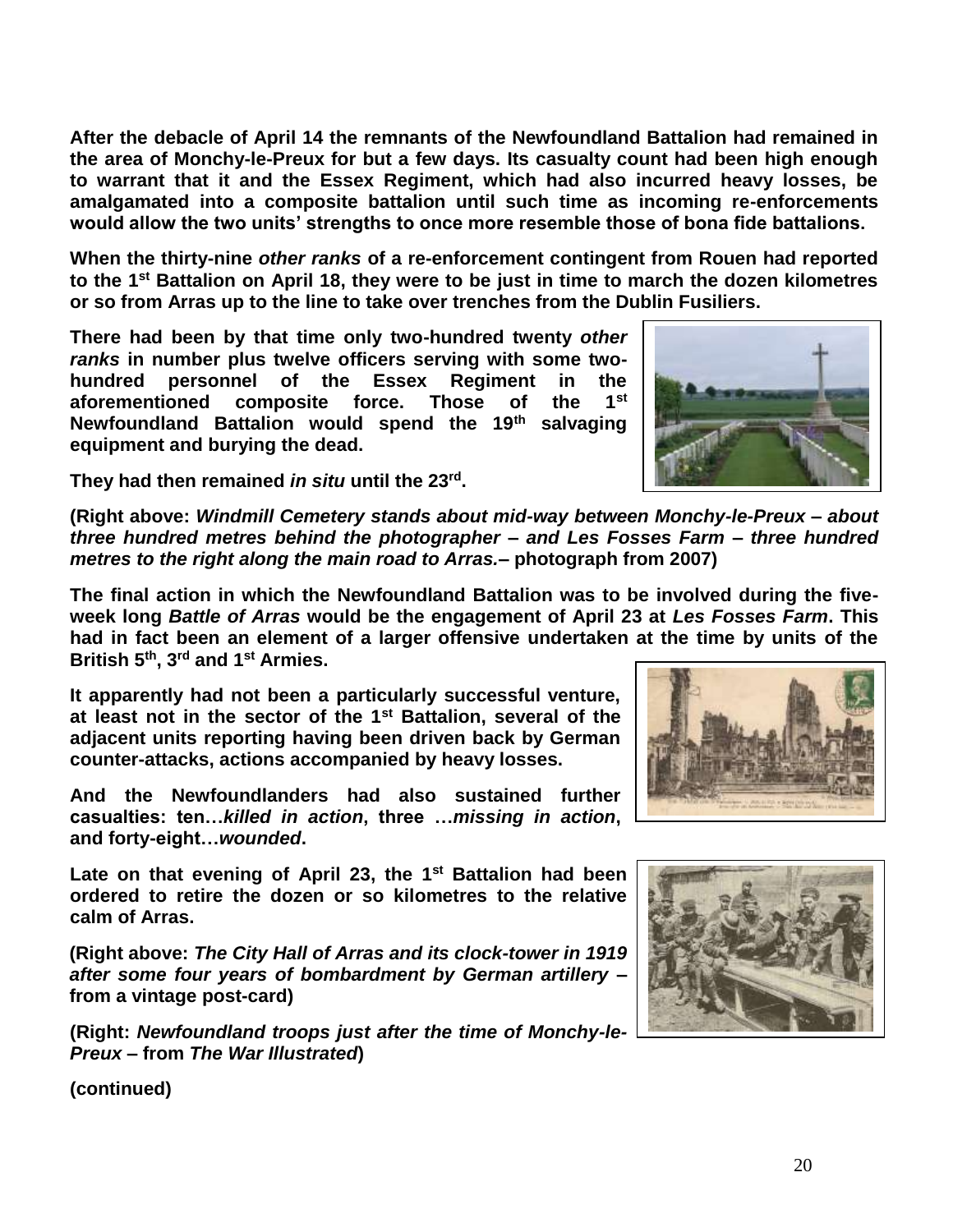**The** *Battle of Arras* **had by that time been proceeding to its costly and inconclusive close in mid-month – May 15 - but the Newfoundland unit was not to be further involved in any co-ordinated offensive action – it had been too exhausted; this now would be a period when the 1st Battalion was to be posted in a nondescript fashion on the** *Arras Front***, in and out of the quieter trenches.** 

**On May 7 it had been on the move once again and marching to different billets in Berneville where it was to be the subject of a war journalist and photographer.**

**(Right:** *Newfoundland troops on the march in the community of Berneville – as cited immediately above - in early May, perhaps the 7th , of 1917* **– from** *The War Illustrated***)**

**At the outset of June, the 1st Battalion had retired from the line to Bonneville, there to spend its time again re-enforcing, re-**

**organizing and in training for the upcoming British summer offensive – and as it transpired, the autumn as well.**

**The Newfoundlanders, then having moved across the Franco-Belgian frontier at the end of June and once again into the vicinity of Ypres and…***the Salient***, were to spend only their first few days, enough time to receive reenforcements, at** *Caribou Camp***.** 

**The unit's next posting, on July 5, was to be to the banks of the** *Yser Canal* **just to the north of the city.** 

**The Newfoundland Battalion had remained in the area of the** *Canal* **for a week before it was withdrawn to prepare for the upcoming battle to commence on July 31.** 

**(Right above:** *The Yser Canal to the north of the city of Ypres (today Ieper): In July of 1917 the Newfoundlanders were stationed in the vicinity of this spot, 'A', 'C' and 'D' Companies to serve in the front lines and also in the immediate reserve on the east bank of the waterway (to the right in the photograph), with 'B' Company and HQ remaining on the western side***. – photograph from 2013)**

**The low-lying area of Belgian** *Flanders***, in which the Newfoundland Battalion was stationed in that July of 1917 – this being the only part of that country unoccupied by German forces - had been selected by the High Command to be the theatre of the British summer offensive of 1917.**

**Officially designated as the** *Third Battle of Ypres***, the campaign was to come to be better known to history simply as** *Passchendaele***, having adopted that name from a small village on a not-very high ridge to the north-east that later was to be cited as having been –** *ostensibly* **- one of the British Army's principal objectives.**





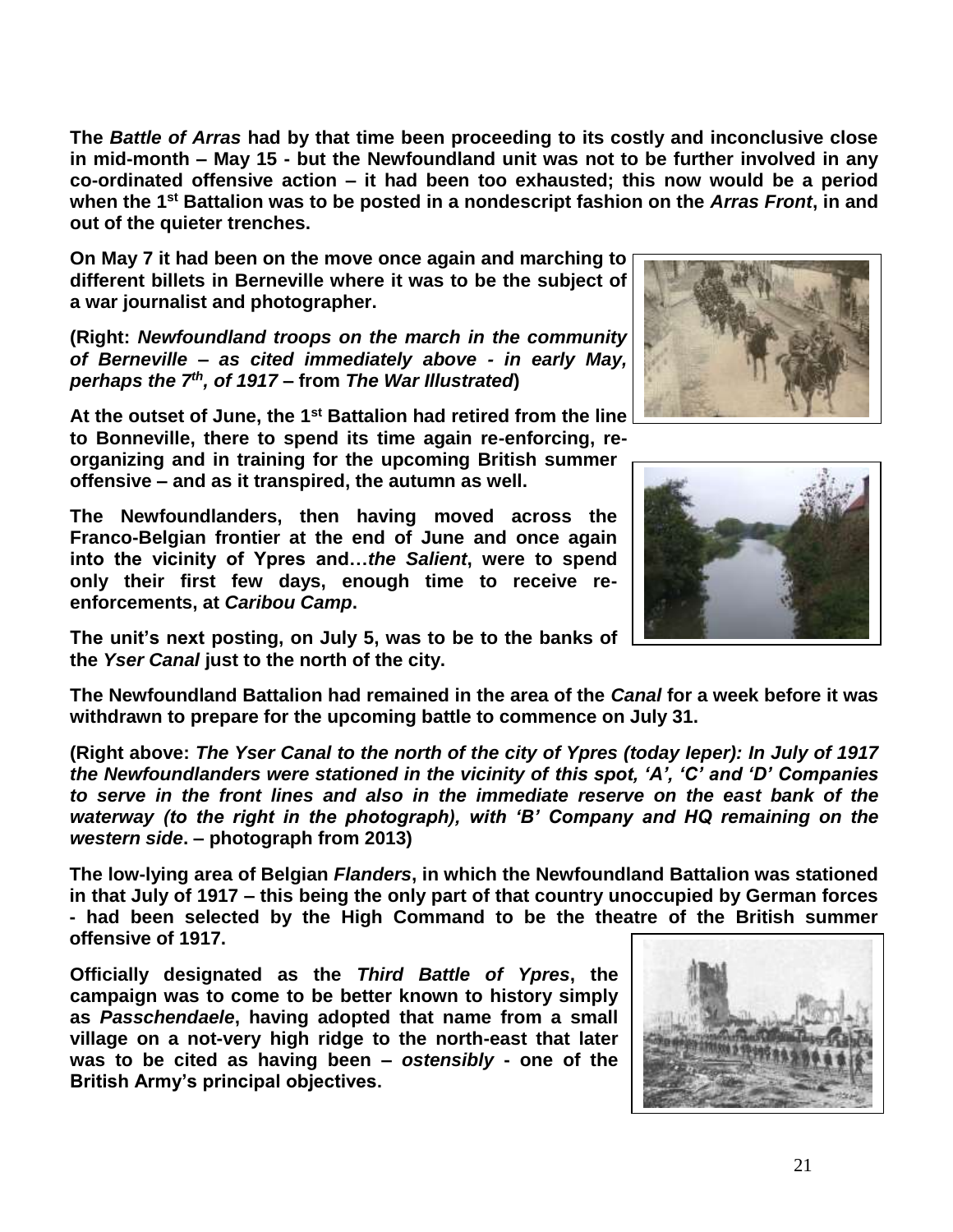**(Preceding page:** *Troops arriving from the railway station in single file, march past the vestiges of the historic Cloth Hall and through the rubble of the medieval city centre of Ypres on their way to the front in the late summer or early autumn of 1917***. – from** *Illustration***)**

**Notably the Newfoundland Battalion at** *Passchendaele* **was to fight in two major engagements: at the** *Steenbeek* **on August 16; and at the** *Broembeek* **(see both immediately below) on October 9.**

**(Right above:** *An unidentified – perhaps unidentifiable – Passchendaele field in the fall of 1917* **– from** *Illustration***)**

**(Right:** *The village of Passchendaele as seen from the air in 1916, after two years of war* **– from** *Illustration***)**

**At the former it had incurred nine** *killed in action***, ninety-three**  *wounded***, and one** *missing in action***; at the** *Broembeek* **the cost would be higher: forty-eight** *killed* **or** *died of wounds***, one-hundred thirty-two** *wounded* **and fifteen** *missing in action***.**

**A week and a day following the mid-August engagement at the**  *Steenbeek* **there had then been four weeks of relative calm which, for the Newfoundland Battalion, were to begin on August 24 with a four-day withdrawal from the fighting and the forward area to** *Penton Camp* **to the north-west of the Belgian town of Poperinghe.** 

**This reprieve continued while the British forces re-enforced and re-organized after a month of fighting that had not been proceeding as well as the British High Command had optimistically anticipated.** 

**(Right above:** *This is the area of the Steenbeek – the stream runs close to the line of trees - and is therefore near to where the Newfoundland Battalion fought the engagement of August 16, 1917. It is some eight kilometres distant from a village called Passchendaele.* **– photograph from 2010)**

**The Newfoundland unit was to go back to war during the last days of what had been a fine month of September. The weather of that month had been in contrast to what had gone before – but, as the fighting at** *Passchendaele* **had started once more…so also had the rains.** 

**(Right above:** *The once-village of Passchendaele as seen from the air in 1917, after the battle of that name* **– from** *Illustration***)**







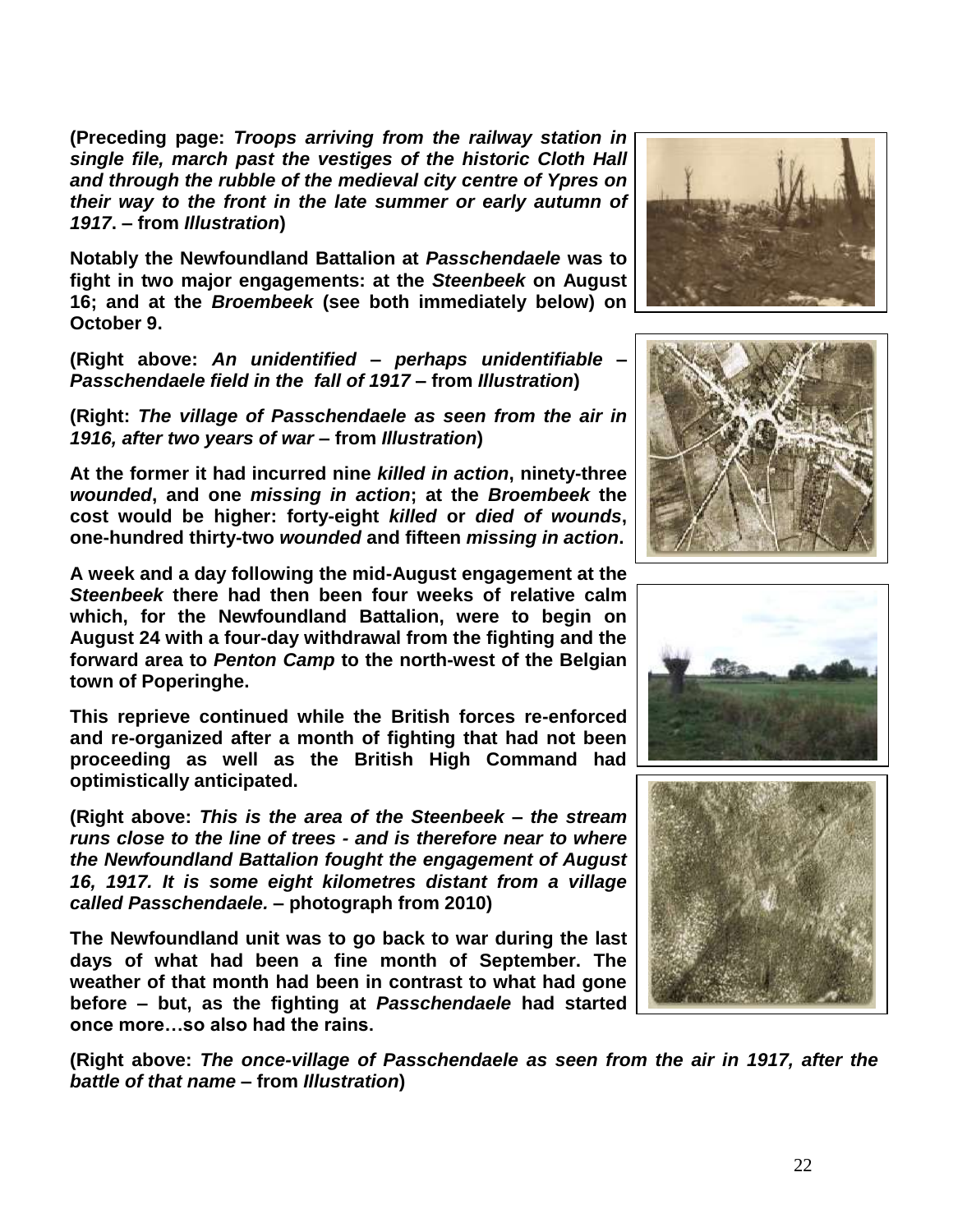**Once back in their trenches in late September and early October the personnel of the Newfoundland unit had prepared for their next concerted attack on German positions. It would come two weeks later and it would come at the** *Broembeek***,** 

**Two days following the affair at the** *Broembeek* **and having been relieved, on October 11 the Newfoundlanders had marched to the railway station at Elverdinghe to be transported to** *Swindon Camp* **near Proven. And it had of course been on the morrow of the Battalion's arrival there that Private Fisher and his re-enforcement draft had reported from Rouen.** 

**(Right above:** *This innocuous, placid stream, the Broembeek, was in 1917 a torrent which flooded the surrounding terrain, transforming it into a quagmire***. – photograph from 2009)**

**\* \* \* \* \***

**Having remained at** *Swindon Camp* **for a further five days to be both re-enforced, as seen, and then bombed, on the morning of October 17 the Newfoundlanders were once more to board a train.** 

**By ten-thirty on the evening of that above-mentioned October 17 the Newfoundland Battalion had arrived just to the west of the city of Arras and was then to march the final few kilometres to its billets in the community of Berles-au-Bois.**

**The unit was still there at Berles-au-Bois three weeks less two days later when, on November 17, the 1st Battalion of the Newfoundland Regiment was to be ordered yet again onto a train, on this occasion to travel in a south-easterly direction to the town of Peronne. From there it began to move further eastward, by this time on foot, towards the theatre of the battle now imminent.** 

**On November 19, while on the move, the Battalion would be issued as it went with…***war stores, rations and equipment***. For much of the night it marched to the assembly areas from where, at twenty minutes past six on that morning of November 20 –** *Zero Hour* **– the unit, not being in the first wave of the attack, moved up into its forming-up area.** 

**From those forward position, some hours later, at ten minutes past ten that morning, and with bugles blowing, the 1st Battalion advanced to the fray.**

**(Right above:** *The Canal St-Quentin at Masnières, the crossing of which and the establishment of a bridgehead being the first objectives for the Newfoundlanders on November 20, the first day of the Battle of Cambrai* **– photograph from 2009)**

**This new offensive – apparently initially conceived to be no more than a large-scale raid the so-called** *Battle of Cambrai***, was to officially last for just two weeks and a day, from** 



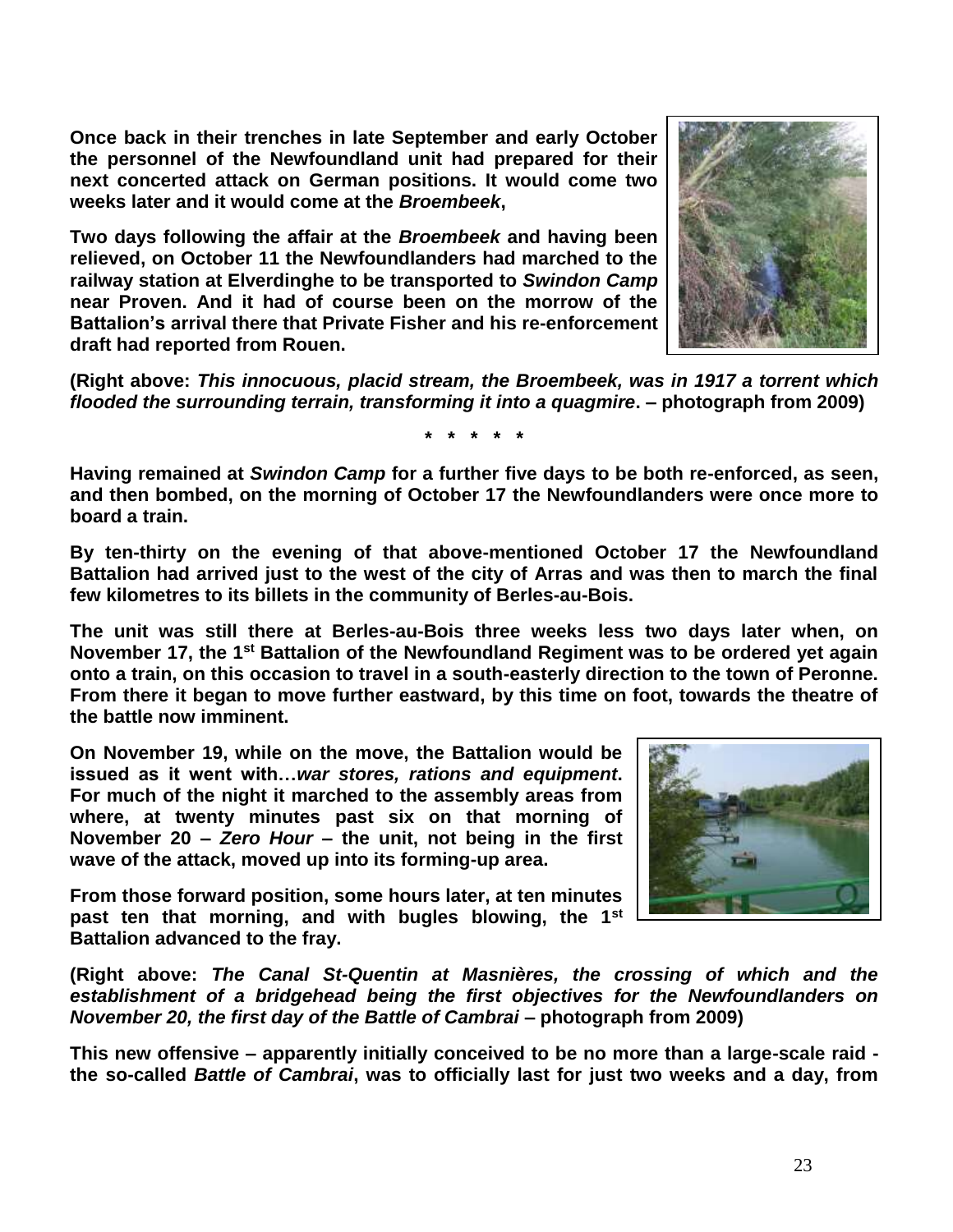**November 20 until December 4, the Newfoundlanders to be directly involved at all times during that period.** 

**The battle was to begin well for the British who had used tanks on a large scale for the first time, but opportunities were again be squandered. There had been no troops available to exploit what was, admittedly, a hoped-for yet unexpected success, and by the close of the battle, the Germans had counter-attacked and the British had relinquished as much – more in places - territory as they had originally gained.** 

**The Newfoundland Battalion thus once again had been dealt with severely, in the vicinity of the communities of Marcoing and Masnières where a Caribou stands today and in the area of the Canal St-Quentin which flows through both places: of the total of five-hundred fifty-three officers and men who had advanced into battle, two-hundred forty-eight had become casualties by the end of only the second day\*.**

**(Right:** *The Caribou at Masnières stands on the high ground to the north of the community. The seizure of this terrain was the*  final objective of the 1<sup>st</sup> Battalion on November 20; however, *whether its capture was ever achieved is at best controversial***. – photograph from 2012)**

**\****At five-hundred fifty-three all ranks – not counting the aforementioned ten per cent reserve - the 1st Battalion of the Newfoundland Regiment even at the outset of the operation was operating at just over fifty per cent of establishment strength: not that it would have been any consolation had it been known, but a goodly number of battalions in all the British and Dominion forces – with perhaps the exception of the Canadians - were encountering the same problem.*

**(Right:** *A number of graves of soldiers from the 1st Battalion of the Newfoundland Regiment in Marcoing Military Cemetery. Here, as is almost always the case elsewhere, the Commonwealth War Graves Commission, has identified them as being Canadian***. – photograph from 2010)**

**On either the first or the second day of the fighting at Masnières, Private Fisher suffered a gun-shot wound to the chest. He was evacuated from the field and eventually to the 21st Casualty Clearing Station at Ytres on that same November 21 – a second source cites November 28 - for treatment.**







**(Right above:** *A British casualty clearing station – the one pictured here under canvas for mobility if and when the necessity arose – being established somewhere in France during the early years of the War* **– from a vintage post-card)**

**The son of Robert Fisher, farmer then labourer, and of Hannah Fisher (née** *Whelan***\*) – to whom he had allocated a daily sixty cents from his pay - of 69, Merrymeeting Road (later of**